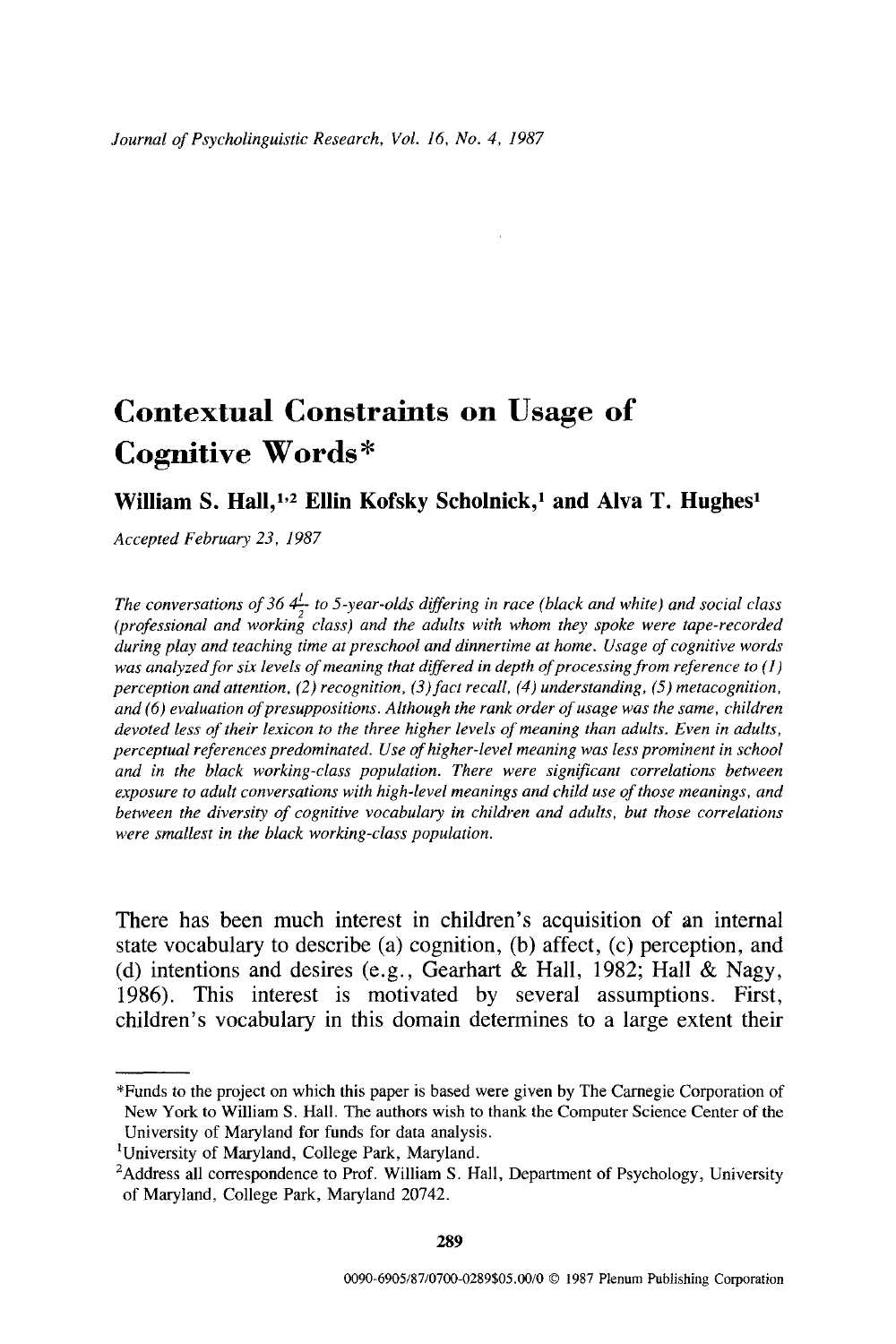understanding of inner states. Whereas many words label objective, publicly accessible, and permanent aspects of reality, words like *know*  refer to transient, subjective experiences. Because the behavioral cues, particularly to the existence of cognitive states, are subtle, attention to those states and to the distinctions among them may be fostered by language. Second, acquisition of internal state vocabulary fosters self-awareness and metacognitive monitoring. Third, mastery of the internal state lexicon may also foster greater readiness for school because many academic skills require the cognitive monitoring that internal state language labels (e.g., Brewer & Lichtenstein, 1982; Flavell, 1978, 1979; Hall & Nagy, 1986; Palincsar & Brown, 1984). Fourth, situational variation exists in the function and use of internal state words and also populations vary in their usage of these words (Hall & Nagy, 1986). In this paper we propose a semantic analysis of these words, examine the context of their usage, and explore how that context constrains the development of knowledge of the internal state lexicon. We define context in terms of the age, social class, and ethnicity of the speaker and the situation in which conversations occur.

### **SEMANTIC ANALYSIS**

### **Determining the Boundaries of Internal State Words**

Any semantic analysis must begin with setting boundaries. Most internal state words are verbs with the experiencer as the subject that focus primarily on the internal state components. Some prototypical examples are as follows: (1) John *knows* the answer. (2) I *want* to leave. (3) I *like* chocolate.

Hall and Nagy (1986) suggest three criteria useful in distinguishing internal state words from other words. First, the key criterion is the extent to which the word meaning as a whole focuses on an internal state. Thus, perceptual words refer to the act or experience of perception rather than the content or object of perception. The word *red* describes the product of perception, but it does not describe an internal state. **In** contrast, the word *see* refers to the process or experience of perceiving. A second criterion is that internal state words refer to psychological rather than physical processes. Words like *see* and *hear* clearly refer to sensory experiences, but words like *relaxed* and *sore* refer more to the state of the person's body as opposed to psychological awareness. Third, internal states refer to transitory states and processes rather than long-term attributes such as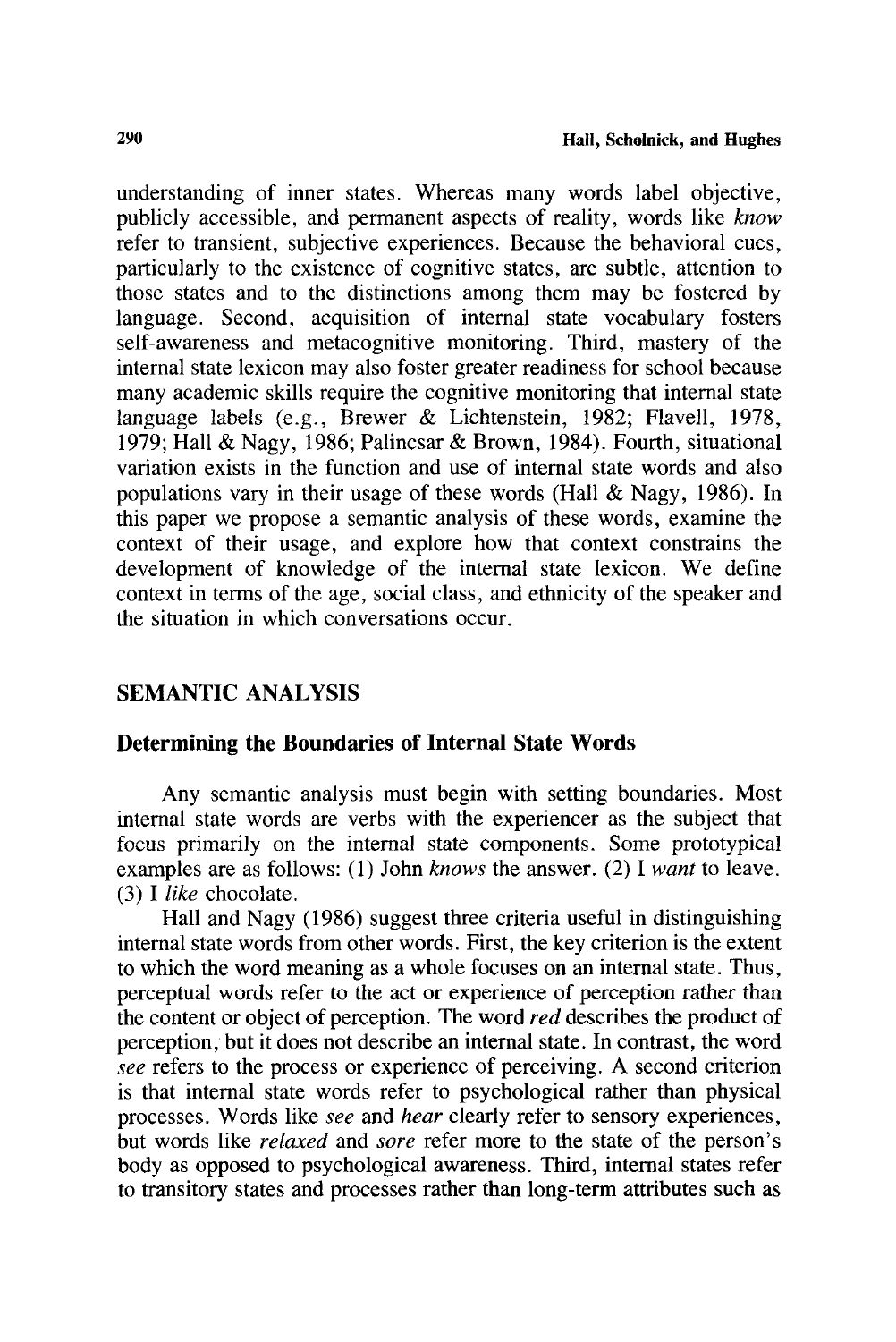capacities, abilities, and traits. For example, the word *anger* refers to a temporary emotional state, but *optimistic* refers to a personality trait. Some words can be used in either way, such as *nervous* as in "He's a *nervous* person" versus "Tests make me *nervous."* 

### **A Semantic Analysis of Cognitive Words**

Our analysis of the semantics of internal state words focuses on cognitive words. It was inspired by previous investigations of children's comprehension of words like *guess, know, remember,* and *forget.*  Previous research has suggested that these words differ in three respects. One is the accessibility of knowledge. *Know, remember,* and *forget*  imply that the individual once had access to the information, but in the case of *forget,* that information is inaccessible. *Guessing* may refer to situations where the information is unknown (Johnson & Maratsos, 1977; Johnson & Wellman, 1980; Miscione, Marvin, O'Brien, & Greenberg, 1978). *Pretend, guess,* and *know* capture a second distinction, among presuppositions of disbelief, uncertainty, and belief (e.g., MacNamara, Baker, & Olson, 1976; Shatz, Wellman, & Silber, 1983; Wing & Scholnick, 1986). Yet a third distinction is between *knowing* and *seeing,*  and refers to the contents of the internal experience, that which is private and intangible versus publicly observable and tangible (Wellman & Estes, 1987).

There is evidence that 3-year-olds have begun to distinguish these different aspects of meaning. However, our knowledge of this development is incomplete for several reasons. First, the same word can be used to cover many distinctions. "I know that face" refers to recognition, but *"Knowing* is different from doing" refers to a metacognitive description. Second, the disparate facets of meaning have not been coordinated into a conceptual framework. We propose that cognitive words refer to a continuum of internal processing that proceeds from (a) the perceptual registration of an experience to  $(b)$  determining its familiarity to  $(c)$  embedding it in a factual network to (d) understanding interconnections among concepts to (e) commenting on how the processing is done to (f) making explicit one's presuppositions about the experience. Perhaps young children's early vocabulary refers to the more superficial rather than the deeper levels of processing. Adults may use a wider vocabulary to express the more abstract or deeper levels of cognitive processing, and they may even use words we ordinarily regard as perceptual in deeper ways. In addition, certain experiences in particular contexts may affect and foster different levels of usage.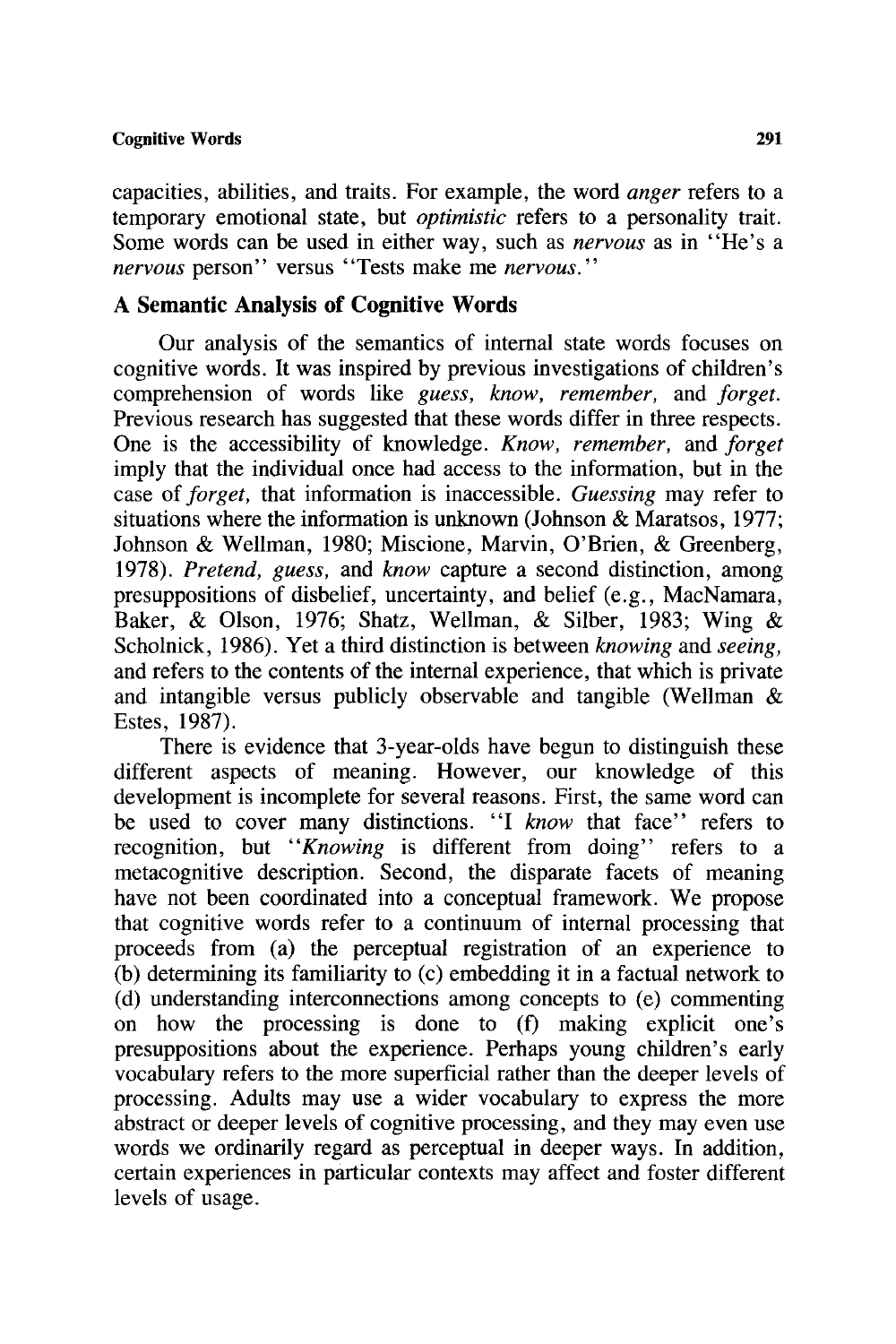# **CONTEXTUAL FACTORS**

### **Speakers**

Several investigations have pointed out the impact of context on the complexity with which language is used (e.g., Bennet & Woll, 1980; Cazden, 1970; Cole, Dore, Hall, & Dowley, 1978; Steffensen & Guthrie, 1980). The most frequently implicated contextual factors are the social class and ethnicity of the speaker (e.g., Deutsch, 1965; Jones & Wepman, 1966; Jordan, 1978; Seashore & Eckerson, 1940; Templin, 1957) and the setting in which language is used. In general, the higher the social class, the more diverse the child's vocabulary. But there are two important issues to be resolved: what social class indexes and how it achieves its effects. When social class and ethnicity are distinguished, as in some of the studies reported by Hall, Nagy, and Linn (1984), social class alone is not the determinant of lexical diversity. Professional-class whites and working-class blacks were generally the highest and lowest performers, respectively, with professional-class blacks and workingclass whites falling in between. Proper analysis of the attributes of the speaker can facilitate more valid cross-group comparisons of language function and use. Speaker factors were incorporated into our investigation of cognitive words.

# **Situations**

Jordan (1978) suggests that the degree to which the environment stimulates and encourages mental development is a more critical factor than either social class or ethnicity. Studies by Hall and Tirre (1979) and Hall et al. (1984) have involved comparisons of the spoken vocabulary of children and adults from various social class and ethnic groups with the vocabulary lists from several intelligence tests and word frequency lists. Middle-class and white samples were more likely to use spontaneously and hear words from standardized vocabulary lists. Hall, Nagy, and Nottenburg (1981) compared two social class and ethnic groups. Although there was no significant difference in the amount of use of internal state words at home, and teachers of the children were similar in their use of internal state words, the children differed in their use of internal state words at school. The data from this investigation clearly implicate situational differences in the amount of internal state word usage. Might it not also differentiate the level of word usage?

In summary, the aims of this investigation were to (a) characterize the levels of meaning of cognitive words and (b) investigate the way in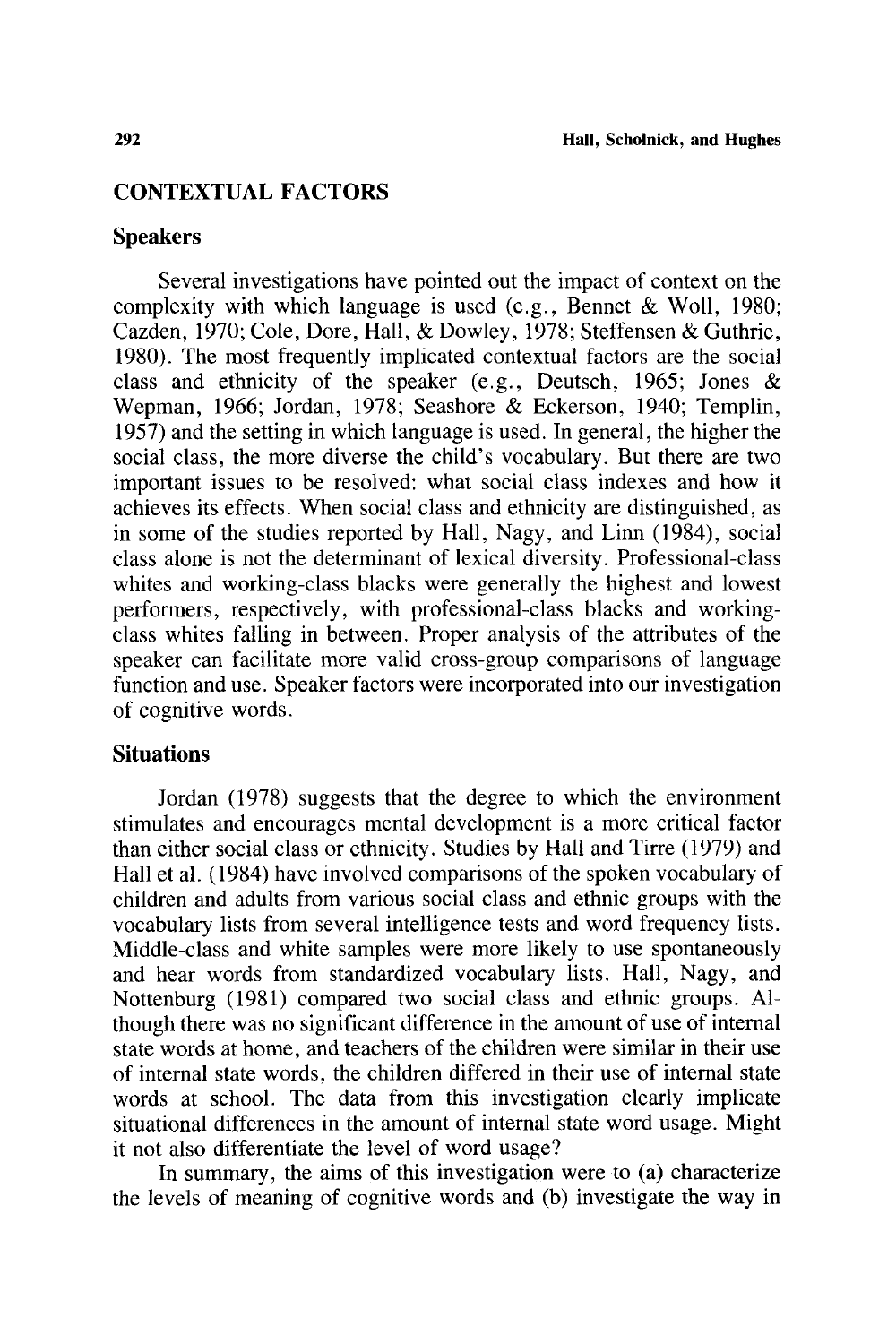which three contextual variables—race, social class, and situation affect cognitive word usage in general and at specific levels of meaning.

# **METHOD**

## **The Corpus**

The analysis of cognitive words was based on conversations directed to 36 children between 4.5 and 5 years of age. Portions of these conversations have been used in other analyses of internal state words (Hall et al., 1981, 1984). This new analysis differs in that more situations were included, affective words were excluded, and a new way of categorizing the lexicon was implemented.

In our analysis, data were drawn from the conversations of 8 professional-class white, 8 working-class white, 9 professional-class black, and 11 working-class black children. Their SES placement was based on the scale developed by Warner, Meeker, and Eells (1949). The working-class children were attending federally funded preschools, while most of the professional-class children attended private preschools. Each child was recorded in 10 different situations over a 2-day period. The analysis reported in this research was based on three situations: free play during school, a teaching activity at school, and dinner at home. These three situations differ in that the free play is a small-group situation that is child-dominated, but the directed activity is a large-group situation that is adult-dominated, and dinner, though adult-structured, involves a small group of speakers. Hence, the three situations vary in setting, number of speakers, and the influence of adults. In the school situations, the working-class blacks were in all-black classes with predominantly black teachers, whereas all other children were in integrated classes with an integrated teaching staff. The research worker who did the recordings was the same race as the child.

Audiotape recordings were obtained by having the child wear a vest with a wireless microphone sewn in, while the observer also wore a microphone clipped to his tie. The observer dictated context information. The tapes were then transcribed and the conversations were stored on computer tapes. The analysis reported in this paper consisted of the conversations of 36 children who were recorded at least once in each of three target situations.

# **Coding Scheme**

The child's transcribed protocol was first coded in order to isolate cognitive words either spoken by the child or directed to the child by an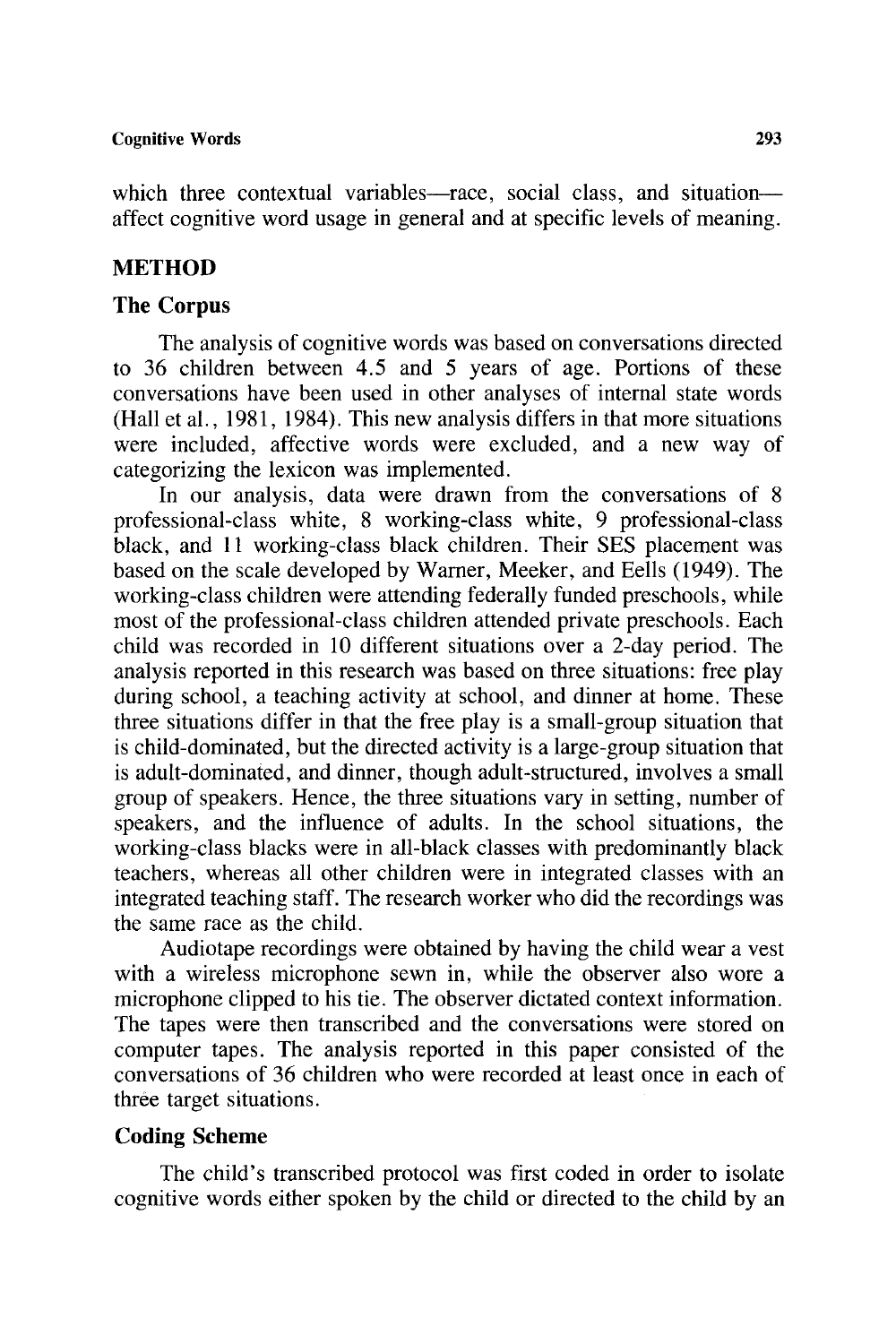adult. A cognitive word referred to the processes of perceiving, attending, thinking, choosing, or deciding. Each word was categorized into one of the following six levels of meaning on the basis of utterance context:

### *Perception*

The speaker reports the act of perception or draws attention to the speaker or the utterance, e.g., *"Watch* me draw." "I *heard* your story."

### *Recognition*

These words designate the accessibility of some mental content. The speaker makes a judgment of familiarity or lack of it. ''I've *seen* that before.'' "I *remember* his face.''

### *Recall*

The speaker refers to specific factual information that he or she recalls or uses a word in a "test question" to elicit factual information. Thus, when the speaker uses "Do you *know* his name?" or "Do you *remember* the last time we went to a museum?" to cue recall of specific facts, those cognitive words belong in this category.

### *Understanding*

The speaker refers to conceptual relations, frameworks, or reasoning. "I know why he did that." "I see what you mean."

### *M etaco gnition*

The focus is on awareness of mental acts. '' *Pretending* can be fun.'' "I'm using my *imagination."* 

### *Evaluation*

The speaker refers to presuppositions about the truth of statements. "He *guessed* the answer, but I *know* it."

This category system combines two perspectives: depth of processing and abstractness of content. Level 1 describes immediate sensory input, Level 2 describes relating the input to past experience to determine whether that input has been encountered before, Level 3 describes actual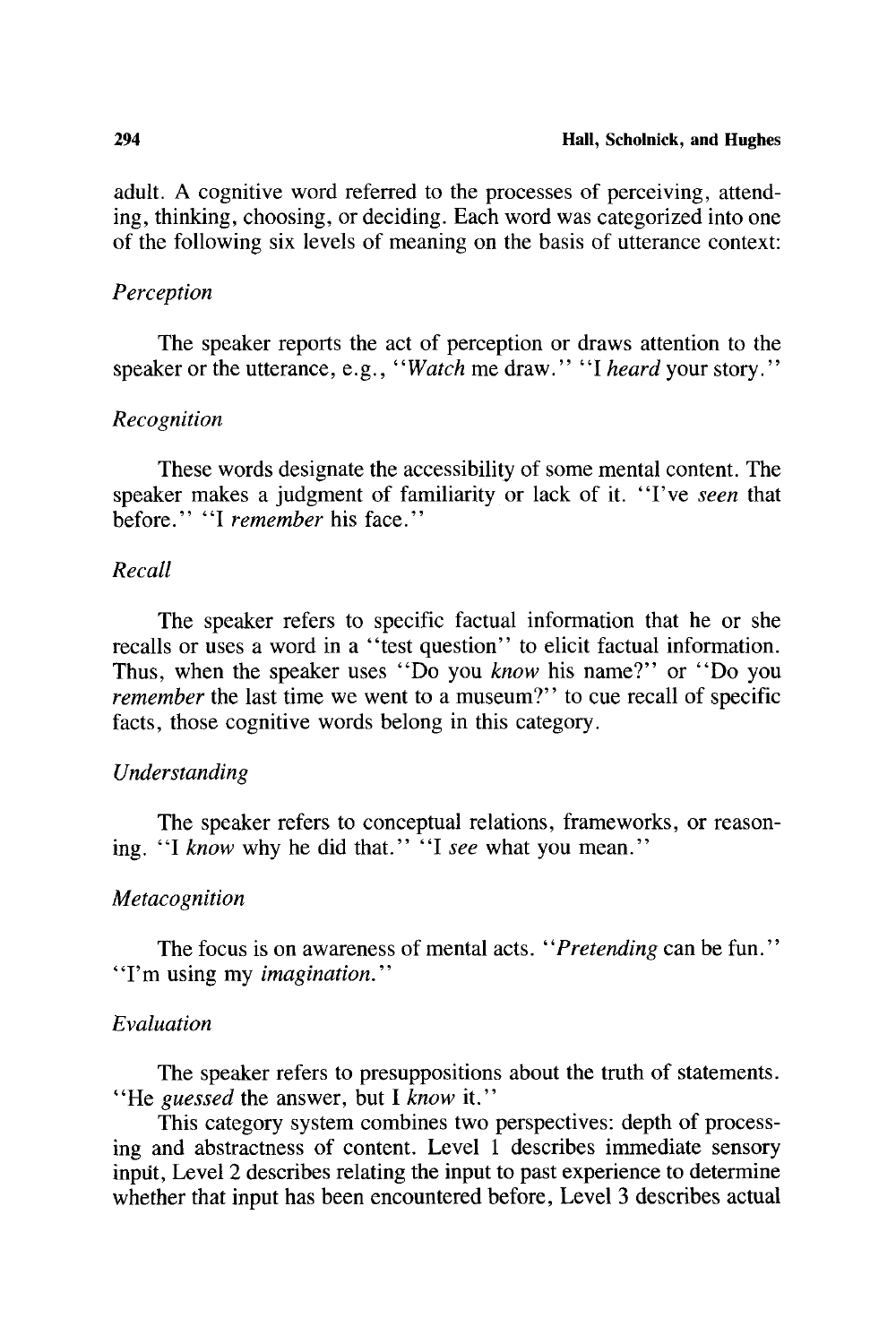| Group <sup>a</sup> |       |        |       | Situation and age |       |        |
|--------------------|-------|--------|-------|-------------------|-------|--------|
|                    | Home  |        |       | School            | Total |        |
|                    | Child | Adult  | Child | Adult             | Child | Adult  |
| <b>WPR</b>         | 45.25 | 79.98  | 40.88 | 47.75             | 86.13 | 127.63 |
| <b>WWC</b>         | 48.63 | 96.50  | 26.13 | 82.50             | 74.75 | 179.00 |
| <b>BPR</b>         | 56.56 | 120.22 | 25.67 | 54.10             | 82.20 | 174.30 |
| <b>BWC</b>         | 24.09 | 53.36  | 35.64 | 50.55             | 59.72 | 103.91 |

**Table** I. Speakers' Average Frequency of Cognitive Internal State Words

<sup>a</sup>WPR = white professional, WWC = white working class, BPR = black professional,  $BWC = black working class.$ 

retrieval of past input, and level 4 describes the semantic network to which knowledge is referred. At Level 5 the speaker steps away from the act to describe awareness of the process, not the product of thinking, and at Level 6 the speaker uses the cognitive meaning to contrast or evaluate messages in terms of whether they imply true observations, contrary-tofact propositions (e.g., *pretend),* or uncertain states *(guess).* 

Two pairs of coders independently categorized the children's cognitive words for two protocols. They achieved over 90% agreement on the categories. Two of these coders then scored the remaining protocols.

# **RESULTS**

### **Frequency**

The conversations were analyzed for frequency and diversity of usage of cognitive internal state words (CISW; Table I). Both at home and at school, adult CISW usage is approximately double that for children. At home black working-class children use fewer CISWs than the other three groups, but at school this is not the case. At home black children in working-class families hear fewer adult CISWs and black children in professional-class families hear more CISWs than the other children. In school, the frequency of adults CISWs is relatively even except when addressing white working-class children, who hear more cognitive speech.

To assess the robustness of these patterns, scores based on the frequencies were entered into a mixed-design analysis of variance. Using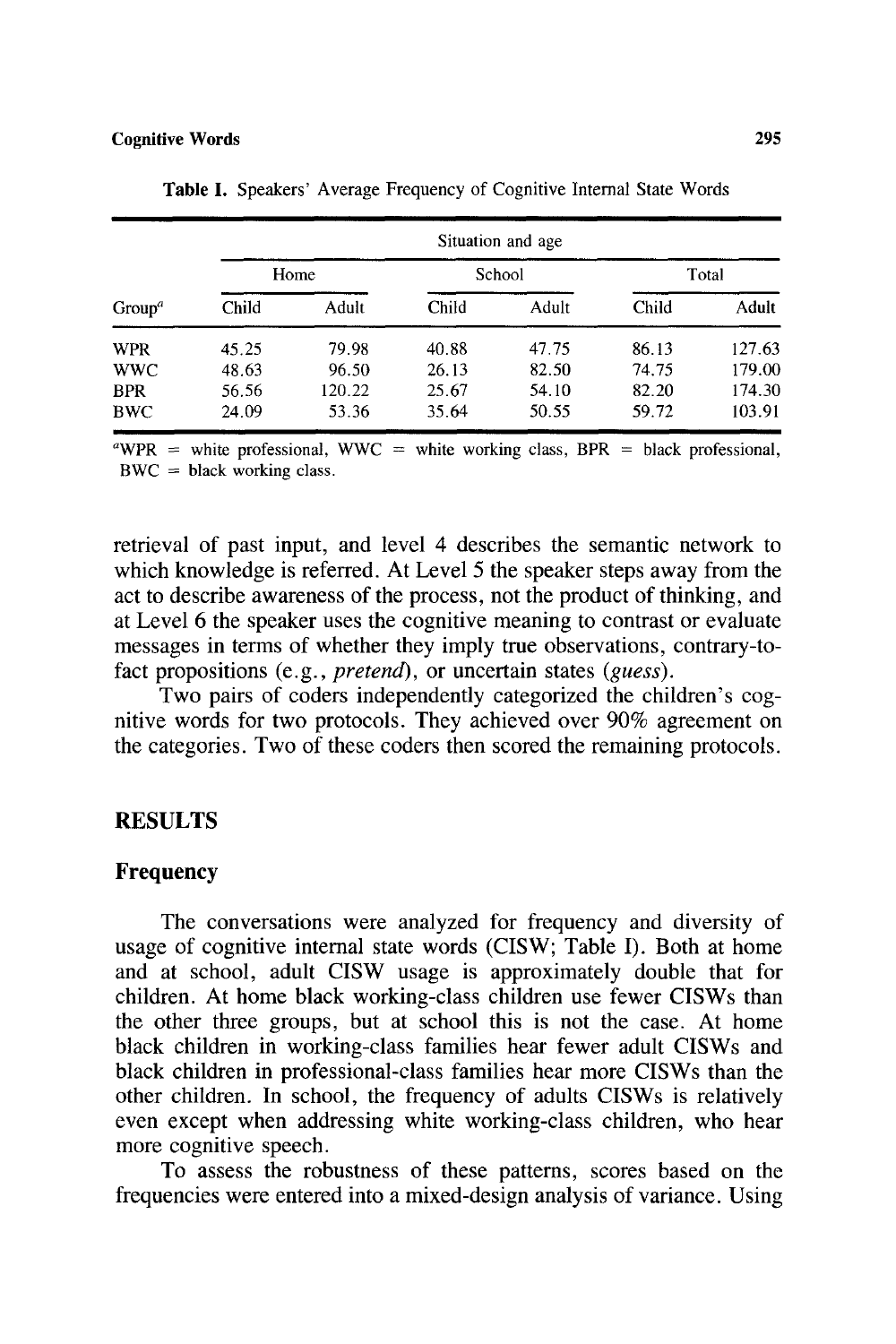|        | Level |      |      |      |      |      |  |  |
|--------|-------|------|------|------|------|------|--|--|
|        |       |      |      |      |      | Ð    |  |  |
| Home   | 33.54 | 1.19 | 3.42 | 1.42 | 3.38 | 1.57 |  |  |
| School | 24.38 | .35  | 1.62 | 1.54 | 3.34 | .90  |  |  |

**Table** II. Average Number of CISWs at Each Level of Meaning for Children

total frequency for a situation (play, directed activity, or dinner) as the baseline, proportional scores were computed for each speaker for the various levels of CISWs used. These scores were then arcsine transformed. Two separate analyses were done, one for children and one for adults. In each analysis, the grouping variables were SES and race, while the repeated measures were situation and level of meaning. Throughout this paper, we used a Greenhouse-Geisser correction for evaluating the significance of *F* ratios for repeated measures, and Newman-Keuls tests of differences between means. We will report differences significant at  $p < .05$ .

### *Child*

Social class and ethnic group membership did not have a main effect on children's use of cognitive internal state words. There were, however, situation and meaning level effects of some complexity that varied across social class and ethnic groups. Children used significantly more words at home than in either school situation,  $F(2, 64) = 62.75$ . The overall means for the situations were these: Home  $= 42.36$ , Free  $Play = 16.08$ , Directed Activity = 12.36. At home children from black working-class families used significantly fewer CISWs  $(M = 24.09)$ than the other three groups, who were equal in productivity (BPR  $=$ 56.56, WWC =  $48.63$ , WPR =  $45.25$ ). A different picture emerged in school. Working-class black children were as productive as all other groups except for the white working class, whose production was lowest·  $(BWC = 25.98, WPR = 24.36, BPR = 18.12, WWC = 10.38$ . In directed activity, which is adult (teacher)-dominated, white children use significantly more words than black children (WPR = 16.50, WWC = 15.78, BWC = 9.66, BPR = 7.56).

The children used the different levels of meaning with different frequencies  $F(5, 160) = 234.41$ . Table II presents these data. Level 1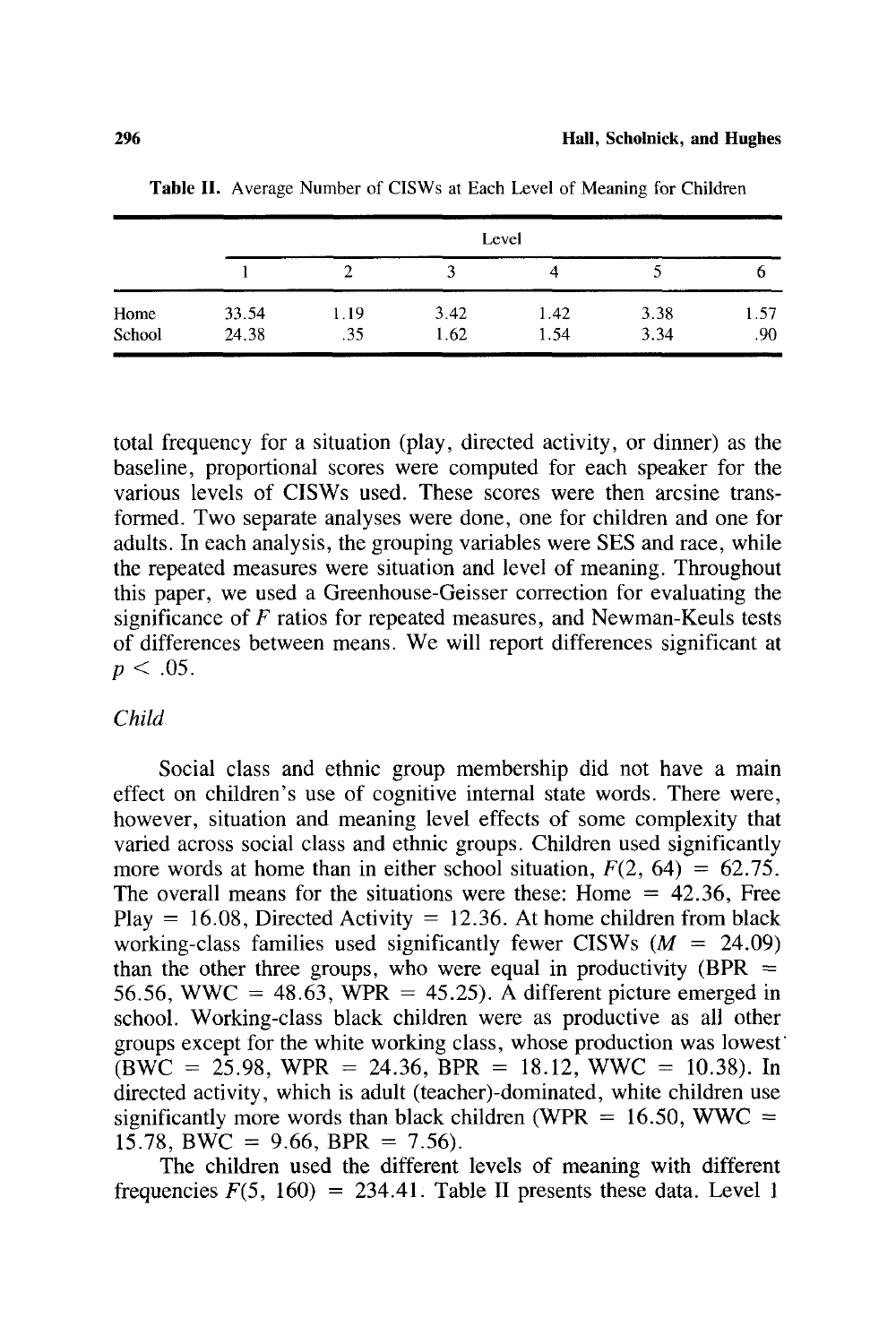|                               | Level          |              |              |              |               |              |  |
|-------------------------------|----------------|--------------|--------------|--------------|---------------|--------------|--|
|                               |                |              |              |              |               | v            |  |
| Professional<br>Working class | 61.59<br>52.53 | 1.47<br>1.05 | 4.83<br>3.75 | 2.34<br>3.54 | 10.41<br>2.70 | 3.42<br>1.47 |  |

**Table** III. Social Class Differences in Children's Frequency of Usage of Cognitive Internal State Words at Each Level of Meaning

**Table IV.** Group Differences in Mean Frequency of Child Usage of Different Levels of Meaning of Cognitive Internal State Words

|            |       | Level |      |      |       |      |  |  |
|------------|-------|-------|------|------|-------|------|--|--|
|            |       |       | 3    | 4    |       | 6    |  |  |
| <b>WPR</b> | 65.13 | .12   | 5.37 | 1.62 | 11.49 | 2.37 |  |  |
| <b>WWC</b> | 57.00 | 2.01  | 5.13 | 3.87 | 4.62  | 2.13 |  |  |
| <b>BPR</b> | 58.44 | 2.67  | 4.13 | 3.00 | 9.45  | 4.32 |  |  |
| <b>BWC</b> | 49.26 | .36   | 2.73 | 3.27 | 1.26  | .99  |  |  |

meanings were used more frequently than all other levels. Usage of Levels 3 and 5 was also significantly higher than usage at Levels 2 and 6. The frequency of usage of the six levels varied between the social classes. As an inspection of Table III reveals, the children from professional-class families generally use more CISWs than those from working-class families, and that difference was statistically significant at Levels 1 and 5.

The difference in performance found at Levels 1 and 5 reflects an interaction of ethnic group membership, social class, and situation  $F(10)$ ,  $320$  = 3.03 (see Table IV). The black working-class children use significantly fewer CISWs than children in the other three groups. Additionally, at Level 5, children of professional-class families use more CISWS than working-class children.

### *Adults*

*Home.* The adult speakers in the home differed from those at school, so we will present these data separately. At home, there was a significant impact of ethnic group-social class combinations,  $F(1, 32) =$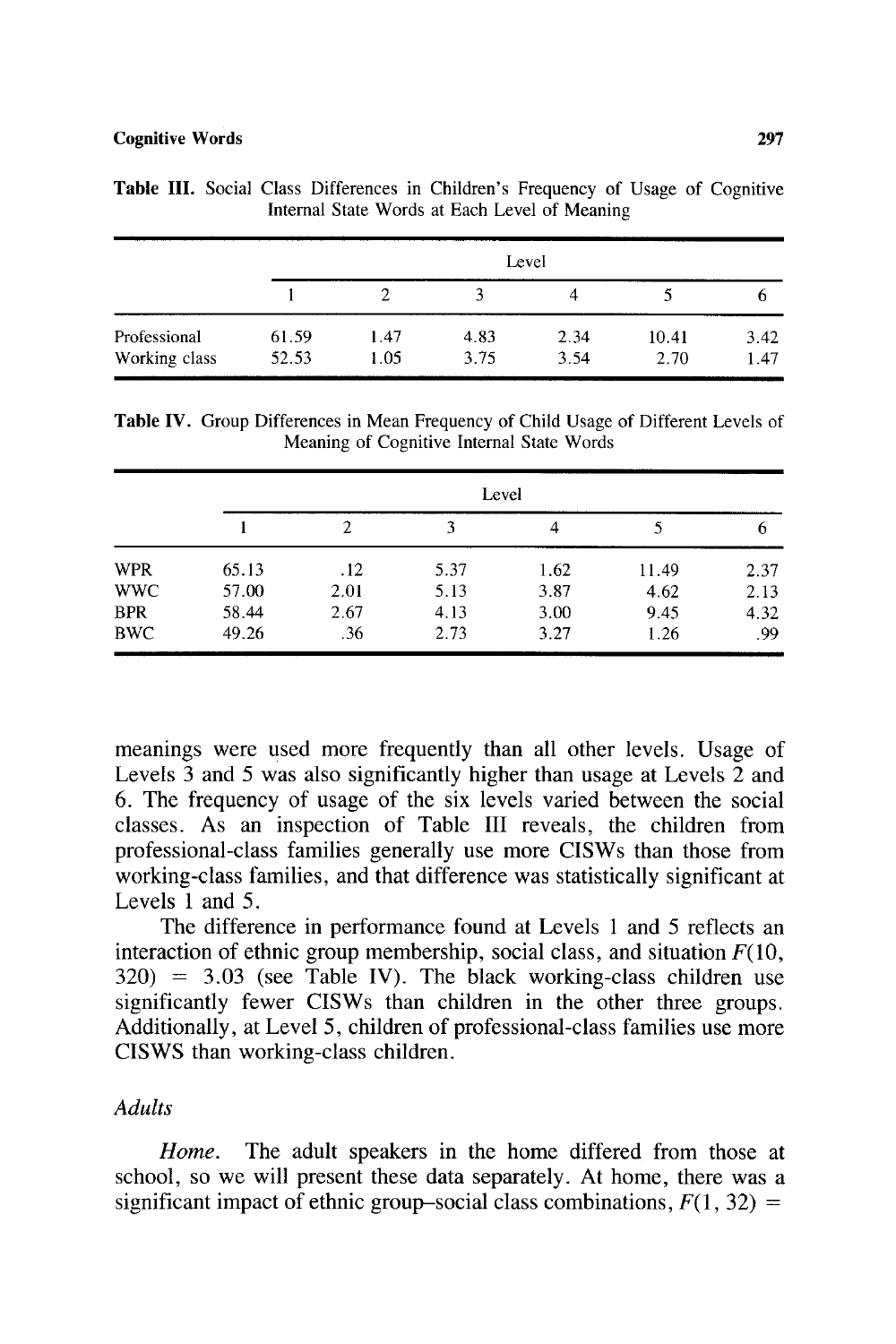|            | Situation <sup>a</sup> |                   |        |  |  |
|------------|------------------------|-------------------|--------|--|--|
|            | Free play              | Directed activity | Dinner |  |  |
| <b>WPR</b> | 11.10                  | 36.60             | 82.86  |  |  |
| <b>WWC</b> | 9.90                   | 72.60             | 96.48  |  |  |
| <b>BPR</b> | 9.90                   | 44.22             | 120.24 |  |  |
| <b>BWC</b> | 9.48                   | 39.90             | 53.34  |  |  |

Table V. Mean Adult Use of Cognitive Internal State Words in Different Contexts

<sup>a</sup>The free play and directed activity were at school, and dinner was at home.

|                | Group      |            |            |            |  |  |  |
|----------------|------------|------------|------------|------------|--|--|--|
| Level          | <b>WPR</b> | <b>WWC</b> | <b>BPR</b> | <b>BWC</b> |  |  |  |
|                | 47.38      | 63.00      | 69.33      | 34.82      |  |  |  |
| 2              | .38        | 1.25       | -67        | .09        |  |  |  |
| 3              | 10.25      | 8.13       | 13.33      | 5.73       |  |  |  |
| $\overline{4}$ | 5.13       | 4.25       | 5.78       | 2.18       |  |  |  |
|                | 5.38       | 7.00       | 16.44      | 4.82       |  |  |  |
| 6              | 11.38      | 12.88      | 14.67      | 5.73       |  |  |  |

Table VI. Level Means for the Frequency of Adult Cognitive Word Usage at Home

6.55 (see Tables V and VI). This speaker effect is accounted for by the low frequency of use of CISWs by black working-class adults and the very high frequency of use by black professional-class adults. Again these differences were most pronounced in the usage of Level 1 and 5 meanings,  $F(5, 160) = 86.35$ . At Level 1, the means of the white working-class ( $M = 63.00$ ) and black professional-class adults ( $M =$ 69.33) are not significantly different from each other but they are higher than the means for the other two groups (WPR =  $47.38$ , BPR =  $34.82$ ). At Level 5, the black professional-class adults were more productive (M  $= 16.44$ ) than the other three groups (WPR  $= 5.38$ , WWC  $= 7.00$ ,  $BWC = 4.82$ ). The black working-class adults were the least productive of all.

*School.* There are two school situations, free play and directed activity. Adults used CISWs with different frequencies in these two contexts. As Table V indicates, adult usage of CISWs is greater during directed activity, which they, by design, dominate. There was a signif-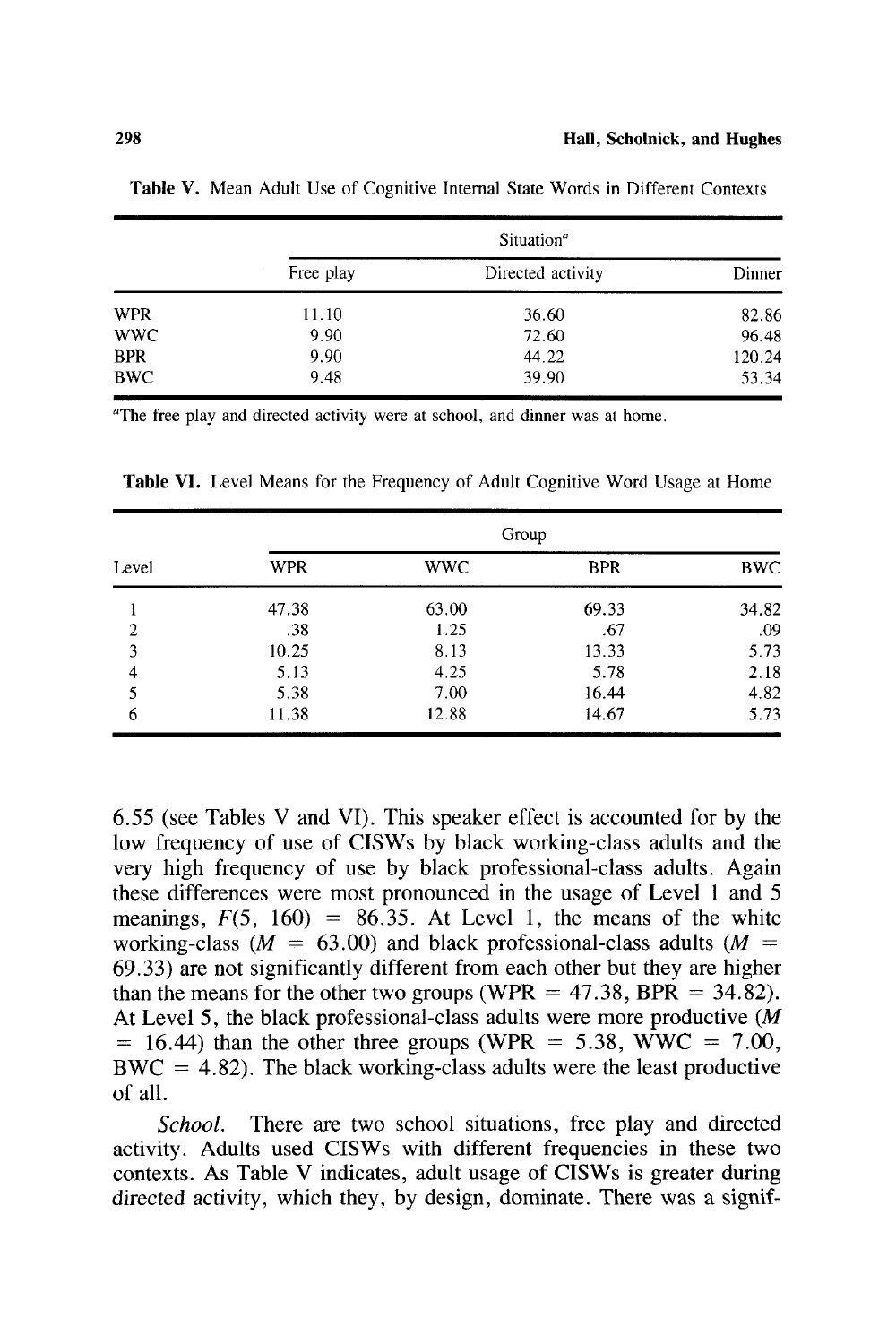|               |      | Situation <sup>a</sup> |        |       |       |  |  |  |  |
|---------------|------|------------------------|--------|-------|-------|--|--|--|--|
|               | FP   | DA                     | School | DI    | Total |  |  |  |  |
| Children      |      |                        |        |       |       |  |  |  |  |
| <b>WPR</b>    | 4.75 | 4.75                   | 4.75   | 7.62  | 10.00 |  |  |  |  |
| <b>WWC</b>    | 3.62 | 4.00                   | 3.81   | 8.12  | 9.25  |  |  |  |  |
| <b>BPR</b>    | 5.11 | 3.22                   | 4.17   | 8.22  | 11.00 |  |  |  |  |
| <b>BWC</b>    | 4.64 | 3.18                   | 3.91   | 4.46  | 6.60  |  |  |  |  |
| <b>Adults</b> |      |                        |        |       |       |  |  |  |  |
| <b>WPR</b>    | 3.88 | 7.75                   | 5.82   | 13.50 | 14.88 |  |  |  |  |
| <b>WWC</b>    | 4.62 | 8.62                   | 6.62   | 12.12 | 14.88 |  |  |  |  |
| <b>BPR</b>    | 4.22 | 8.66                   | 6.55   | 17.67 | 19.88 |  |  |  |  |
| <b>BWC</b>    | 4.27 | 7.64                   | 5.96   | 10.27 | 13.20 |  |  |  |  |

**Table VII.** Variety of Cognitive Internal State Words in Each Situation

 ${}^{a}FP$  = free play, DA = directed activity, School = average of FP and DA, DI = dinner, Total = number of different words in entire speaker corpus across all situations.

icant context  $\times$  meaning level interaction,  $F(5, 160) = 69.28$ , as well as a context  $\times$  meaning level  $\times$  social class interaction,  $F(5, 160) = 5.51$ . Adults do not differ significantly in usage of CISWs in the free play context but in directed activity, adults addressing white working-class children use almost twice as many words as the other adults. The difference is widest between the adults addressing white working-class and white professional-class children.

### **Variety of Cognitive Words**

# *Number of Different Words*

The second performance measure was the number of *different* words that each speaker produced. Words that used the same stem but differed in tense or part of speech were considered equivalent. Two analyses of variance of the effects of ethnicity and socioeconomic status, and the repeated measure, setting, were performed, one for the child and one for the adult speakers. We begin with the child speakers.

*Child.* The variety of words used differed between the socioeconomic groups,  $F(1, 32) = 4.55$ , and across the three situations,  $F(1, 32)$  $= 33.60$ . The effects of setting were dependent on the race of the child,  $F(2, 64) = 4.72$ , alone and in combination with socioeconomic status,  $F(2, 64) = 5.99$ . The means for the triple interaction appear in Table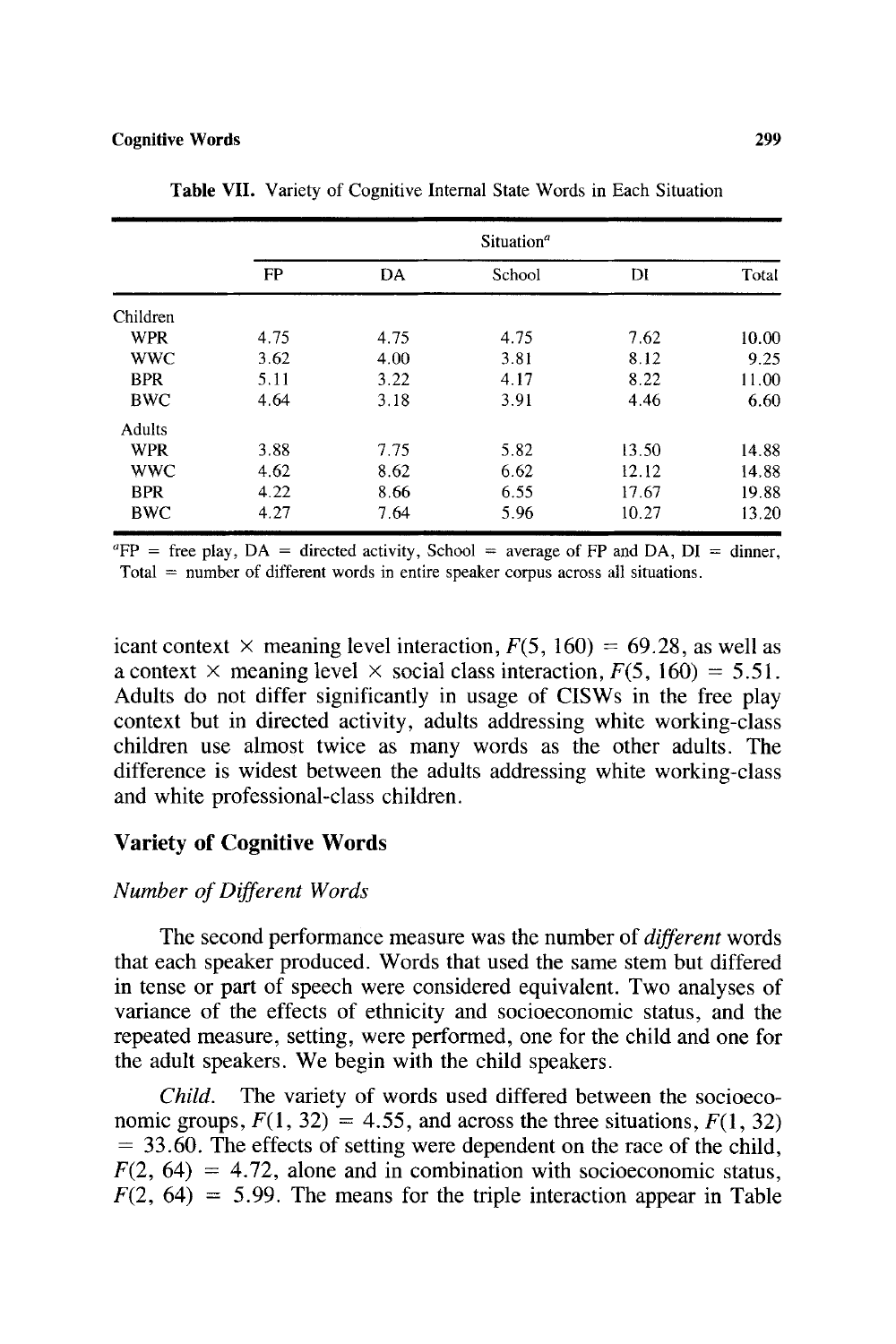VII. The pattern of child speech resembles the frequency data. At school, the four groups differ minimally within and between situations ( $M =$ 3.62-4.72 different words). At home the black working-class children produce the least varied lexicon ( $M = 4.46$  different words). They alone produce as varied speech at home as at school, while the remaining three groups used significantly more varied cognitive words at home  $(M =$ 7.62-8.22 different words) than at school.

*Adult.* A similar analysis was performed on adult speech, but bear in mind that the adults at home are not the ones in the school setting. The variety of speech varied depending on the race and socioeconomic status of the child to which it was addressed,  $F(2, 64) = 5.97$ . In general, speech to children from black professional-class families was significantly more varied ( $M = 10.26$  different words) than to children from black working-class families, while the speech to the two white groups was intermediate in variation. The socioeconomic status of the target child, in combination with the situation, also affected lexical diversity,  $F(2, 64) = 5.97$ . For children whose parents were professionals, regardless of their ethnicity, significantly more varied adult speech was heard at home ( $M = 15.70$  words) than in directed activity ( $M = 8.35$ ), whereas adult conversation was significantly more varied than in free play  $(M = 4.06)$ . However, adult speech to working-class children showed as much diversity during directed activity ( $M = 9.13$  different words) as at home  $(M = 11.05)$ , so that parental speech was not more enriched than teacher speech. Working-class children, too, heard the least diverse CISWs during free play.

*Correlations.* In order to determine the amount of consistency in speech across situations, the variety of child speech across the three situations was correlated. These data appear in Table VIII. The size of the lexicon at home was significantly related to the size of the lexicon used in directed activity,  $r(34) = .51$ . The diversity of vocabulary was also significantly correlated with diversity during free play,  $r(34) = .38$ . But speech in free play and directed activity was minimally related,  $r(34)$  = .20. For adults, it is not surprising, since the speakers at home are not those in the school setting, that only the size of the lexicon used in free play is related to that used in directed activity,  $r(34) = .35$ .

There was also a strong relation between the speech the child heard and the child's own production. We intercorrelated four sets of adult measures, the total number of different words used across the entire protocol, and in each of the three situations with similar child measures, total variety and variety in the three settings. Since the speech directed to the child at home produces almost identical correlations as speech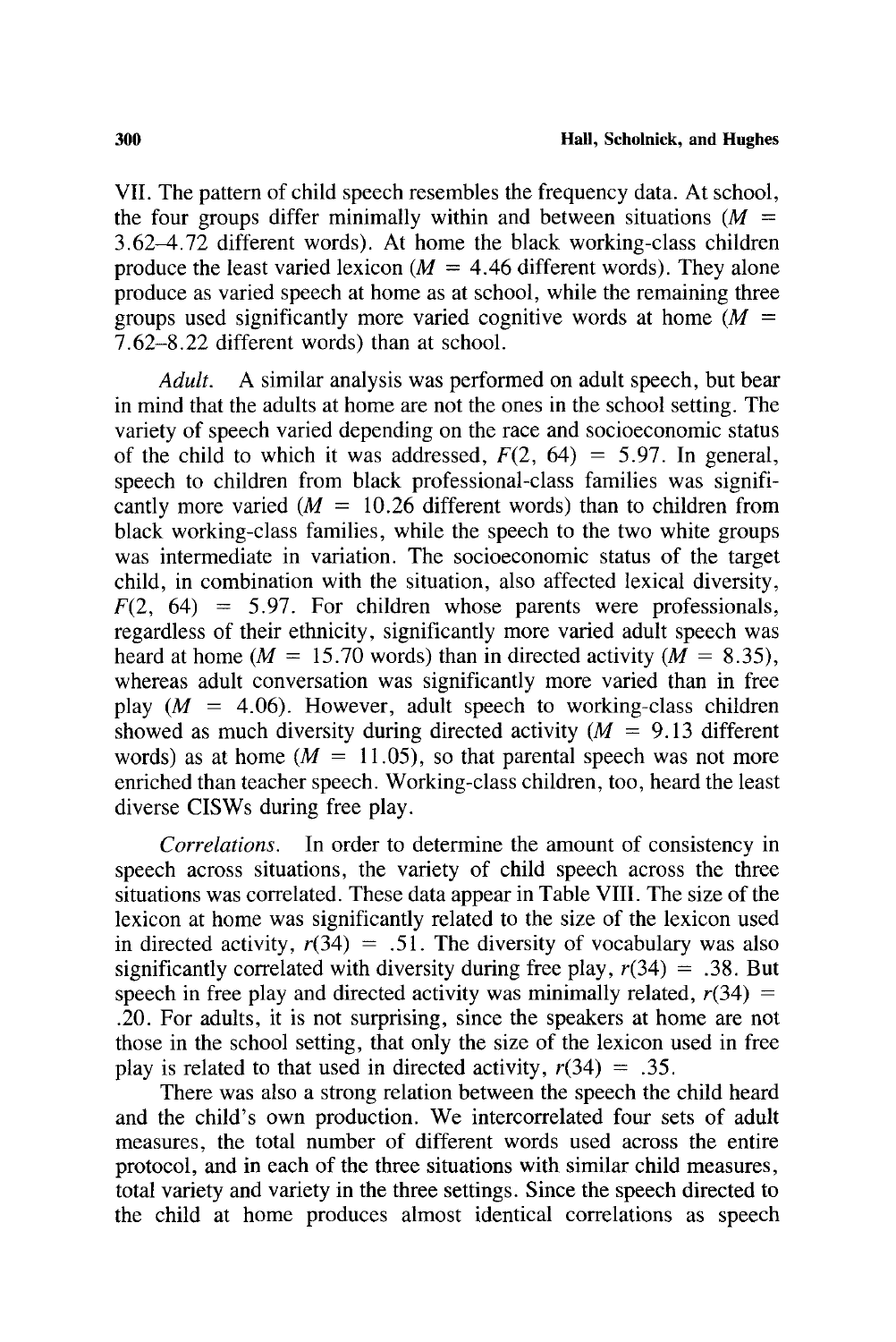| <b>Measures</b>                 | <b>WPR</b>       | <b>WWR</b> | <b>BPR</b>       | BWC      | All subjects     |
|---------------------------------|------------------|------------|------------------|----------|------------------|
| Child                           |                  |            |                  |          |                  |
| Free play and directed activity | .55              | .10        | .34              | .08      | .20              |
| Free play and dinner            | .64 <sup>a</sup> | $-.17$     | .83 <sup>b</sup> | .34      | .38 <sup>b</sup> |
| Directed activity and dinner    | .48              | -39        | .28              | .22      | .51 <sup>b</sup> |
| Adult                           |                  |            |                  |          |                  |
| Free play and directed activity | .64 <sup>a</sup> | .46        | .61 <sup>a</sup> | .01      | .35 <sup>b</sup> |
| Free play and dinner            | .21              | $-.51$     | $-.07$           | .37      | $-.03$           |
| Directed activity and dinner    | .20              | $-.44$     | $-.17$           | $-.05$   | .03              |
| Adult variety and child         |                  |            |                  |          |                  |
| Play                            | .04              | $-.07$     | .51              | .02      | .30 <sup>a</sup> |
| Directed activity               | .63 <sup>a</sup> | .43        | .41              | $-.65^b$ | .09              |
| Home                            | $-.24$           | .48        | .51              | $-.38$   | .39 <sup>b</sup> |
| Total variety                   | $-.01$           | .58        | .62 <sup>a</sup> | .08      | .51 <sup>b</sup> |

**Table VIII.** Correlations in Speech Variety Across Different Speakers and Situations

 $^{a}p < .10$ .

 $\bar{b_p}$  < .05.

directed to the child across all situations, we will report only data on total variety of adult speech. The diversity of adult speech the child heard significantly predicted the overall variety of child CISWs,  $r(34) = .51$ . Adult diversity also significantly predicted child diversity at dinner,  $r(34)$  $= .39$ , and in free play,  $r(34) = .30$ ,  $p < .10$ , the two situations where the child is an equal partner in conversation, but not child diversity during directed activity.

Correlations were also computed for the four socioeconomic class  $\times$ race combinations. Although the groups are very small, there were some significant differences **in** the consistency of child and adult speech across situations, and in the association of child and adult speech. The teachers of both groups of professional-class children were more consistent in their speech during the two school situations than the teachers of working-class children. The children in the professional-class groups were also more consistent in their speech variation between free play and home than the working-class children. The total variety of words directed to black working-class children was negatively correlated with their lexical diversity in directed activity, but this was not the case for the other three groups.

### *Level of Meaning*

Developmental differences in the size of the internal state lexicon preclude direct comparison of the way in which internal state words are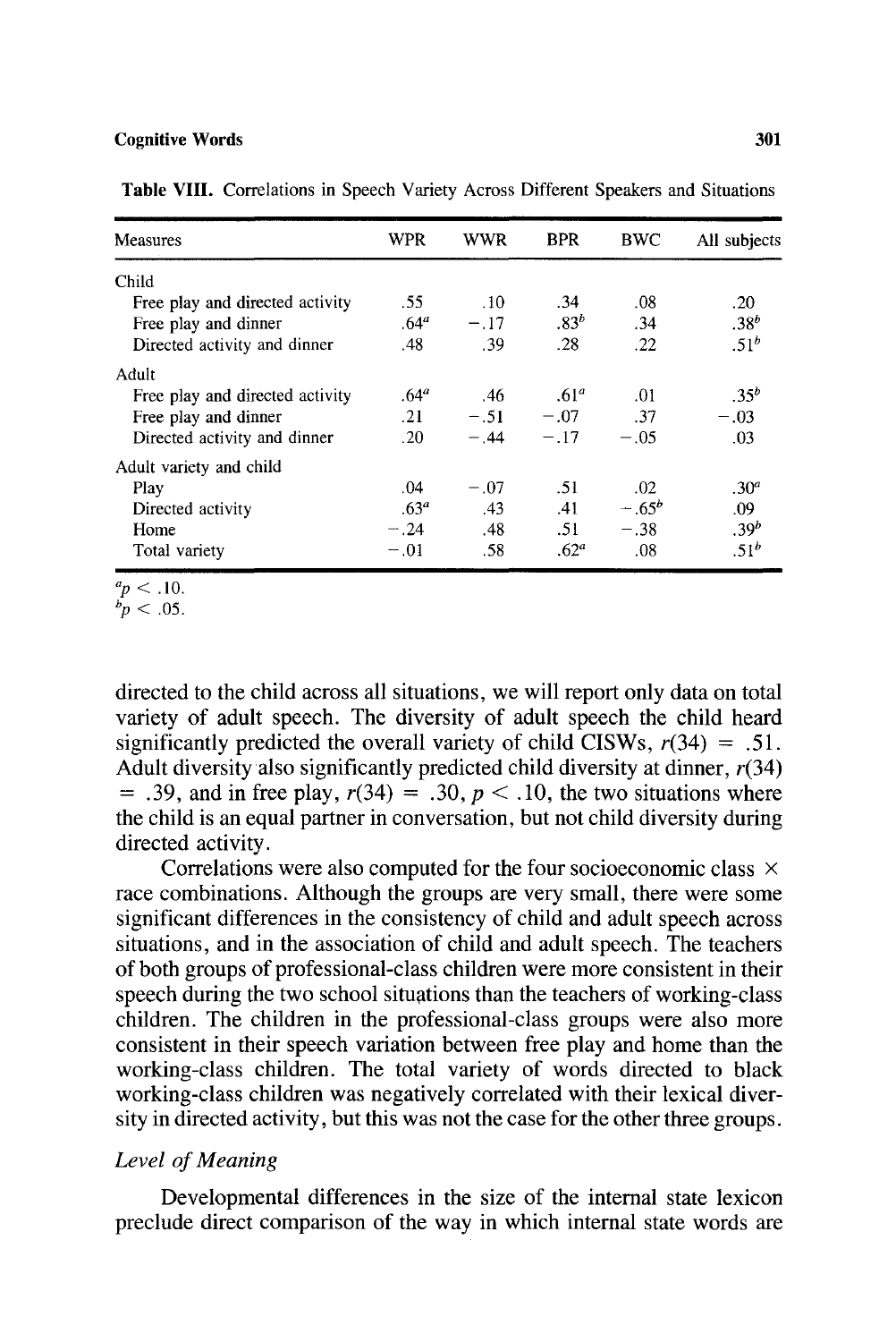|               | Setting   |                   |        |              |  |  |  |
|---------------|-----------|-------------------|--------|--------------|--|--|--|
| Meaning level | Free play | Directed activity | Dinner | All settings |  |  |  |
| Child data    |           |                   |        |              |  |  |  |
|               | 77        | 75                | 72     | 74           |  |  |  |
|               |           |                   |        | 2            |  |  |  |
|               | 10        | 13                | 15     | 13           |  |  |  |
| 4             | 8         | 8                 | 10     | 9            |  |  |  |
|               | 13        | h                 | 16     | 12           |  |  |  |
| o             | 7         | 6                 |        |              |  |  |  |
| Adult data    |           |                   |        |              |  |  |  |
|               | 73        | 62                | 49     | 61           |  |  |  |
|               | 0         | 2                 |        |              |  |  |  |
|               | 15        | 19                | 17     | 16           |  |  |  |
|               | 5         | h                 | 14     | 8            |  |  |  |
|               | 8         | 23                | 32     | 21           |  |  |  |
| 6             | 9         | 12                | 11     | 11           |  |  |  |

**Table IX.** Percentage of the Lexicon at Each Meaning Level for Each Situation

used, because a greater predominance of meanings at one level may simply reflect a more varied vocabulary, in general. Therefore, scores were converted into proportions. The total variety of words within a given situation was the baseline. Thus, if a child produced eight different cognitive words, we determined the proportion of them used to express each level of meaning. Since a word could be used at different levels of meaning, those proportions were somewhat independent of one another. In the analyses, the proportions were converted into arcsines, but we will report the untransformed data to facilitate comprehension.

*Developmental Differences.* The first analysis included the entire population in order to determine whether the distribution of levels of meaning of CISWs differed between adults and children. An analysis of the three speaker variables-developmental level, socioeconomic class and ethnicity—and the repeated measure—meaning level—revealed that meaning level had an impact on usage,  $F(5, 320) = 187.91$ , which was qualified by the age of the speaker,  $F(5, 320 = 12.86)$ . Table IX shows that two levels of meaning produce significant age differences in usage. Adults devote less of their lexicon to perceptual meanings than children do  $(M = .61$  vs. .74), and more of their lexicon to metacognitive meanings than children do  $(M = .21 \text{ vs. } .12)$ . However,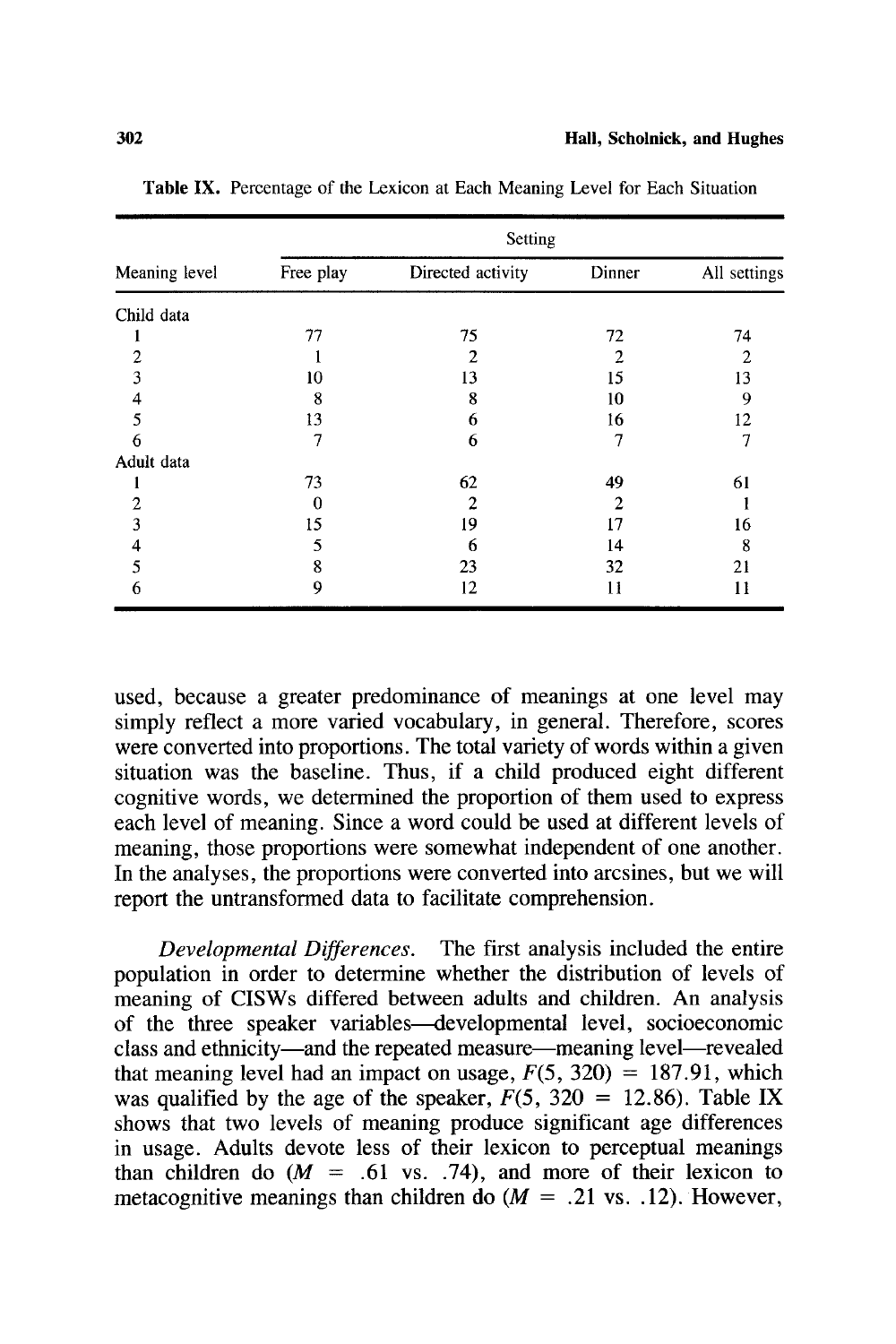at each age, the greatest variety of words describes perceptions, and the next two most prominent categories are Levels 3 and 5. Level 2 is used the least.

*Child.* A second set of analyses included just the child data. For each situation, the total variety of words used was tabulated and then the proportion of words used at each level was calculated. For example, if a child spoke eight different words at dinner, four of which described Level 1, the child received a score of .5 for Level 1 usage. Similar computations produced scores for directed activity and free play. These data were used to determine the effects of socioeconomic status and race of the child and the two within-subjects variables, situation and level of meaning, upon the distribution of child speech. Speech distribution varied across situations,  $F(2, 64) = 8.69$  and levels of meaning,  $F(5, 160) = 217.85$ . The distribution of speech among the levels of meaning also varied between the professional-class and the working-class children, *F(5,* 160)  $= 4.76$ . Working-class children devote more of their lexicon to perceptual descriptions than professional-class children  $(M = .80 \text{ vs. } .67)$ . Conversely, a smaller proportion of the vocabulary of working-class children describes metacognitive processes  $(M = .09)$  than in children from professional-class families ( $\dot{M} = .15$ ). Working-class children also devote less of their lexicon to words describing presuppositions than do professional-class children (. 05 vs. . 08).

There was also a significant interaction of the two speaker variables and situation with level of meaning,  $F(10, 320) = 2.19$ . To specify the source of the interaction, a socioeconomic status  $\times$  race  $\times$  situation analysis was done for each separate level of meaning. Three levels of meaning showed different patterns of usage in each setting (see Table X). First, the proportion of the lexicon devoted to discussion of recall of factual information (Level 3) is significantly higher at dinner  $(M = .15)$ than during free play ( $M = .10$ ), with directed activity in an intermediate position ( $\tilde{M} = .13$ ). Second, dinner also produces a significantly higher proportion of vocabulary directed to metacognitive meanings  $(M = 0.16)$ than during free play ( $M = .06$ ), with free play in between ( $M = .13$ ). Third, the two racial groups differed in the settings in which they used CISWs to focus on presuppositions of truth (Level 6). White children were less likely to evaluate truth status in free play  $(M = .04)$  than blacks  $(M = .10)$ , but blacks were less likely to express words designating opinions and beliefs in directed activity ( $M = .04$ ) than whites ( $M =$ .10). Levels 4-6 are the ones with the most advanced use of cognitive words. Children use more of their lexicon to discuss understanding,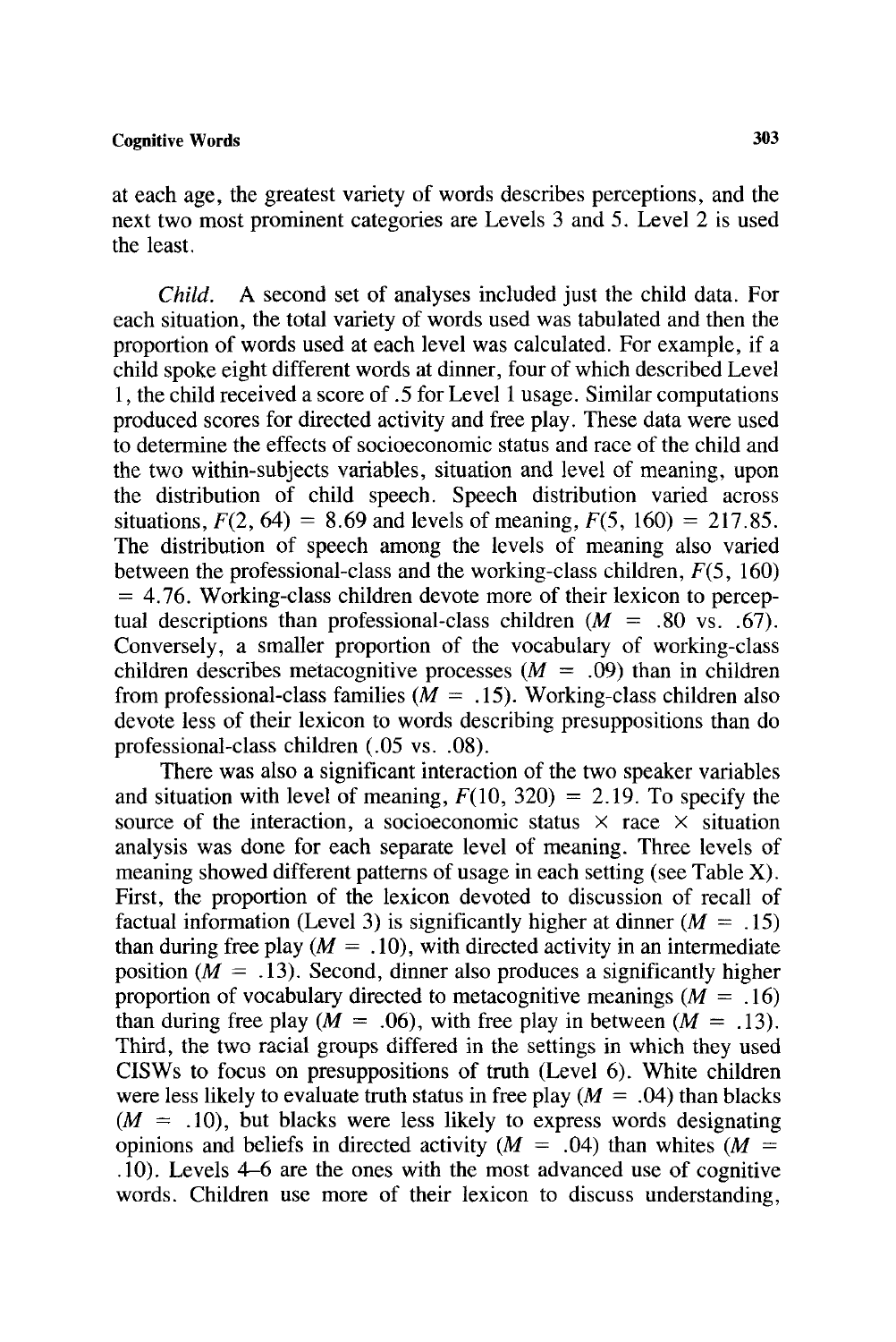| SES:                  |                 |      | Professional class |       | Working class |     |     |       |  |
|-----------------------|-----------------|------|--------------------|-------|---------------|-----|-----|-------|--|
| Situation:            | FP <sup>a</sup> | DA   | DI                 | Total | FP            | DA  | DI  | Total |  |
| White speakers        |                 |      |                    |       |               |     |     |       |  |
| Level 1               | .69             | .75  | .70                | .71   | .80           | .79 | .68 | .76   |  |
| $\overline{2}$        | .00             | .03  | .00.               | .01   | .06           | .04 | .04 | .05   |  |
| 3                     | .19             | .08  | .19                | .15   | .08           | .23 | .20 | .15   |  |
| 4                     | .05             | .00. | .08                | .04   | .13           | .16 | .09 | .13   |  |
| 5                     | .21             | .09  | .16                | .15   | .13           | .05 | .22 | .13   |  |
| 6                     | .05             | .13  | .08                | .09   | .02           | .06 | .07 | .05   |  |
| <b>Black speakers</b> |                 |      |                    |       |               |     |     |       |  |
| Level 1               | .72             | .63  | .59                | .65   | .86           | .81 | .84 | .84   |  |
| 2                     | .00             | .00. | .01                | .00   | .00           | .03 | .03 | .02   |  |
| 3                     | .08             | .17  | .13                | .13   | .08           | .06 | .11 | .08   |  |
| 4                     | .05             | .09  | .11                | .08   | .08           | .06 | .10 | .08   |  |
| 5                     | .17             | .03  | .25                | .15   | .03           | .06 | .05 | .05   |  |
| 6                     | .11             | .07  | .07                | .08   | .09           | .02 | .07 | .06   |  |

**Table X.** Proportion of the Child Lexicon Used at Each Level Within Each Situation

 ${}^{a}FP$  = free play,  $DA$  = directed activity,  $DI$  = dinner.

metacognition, and beliefs at home  $(M = .33)$  than during discussions with their teachers  $(M = .20)$ . Even spontaneous free play contains more of those meanings than directed activity  $(M = .28)$ .

*Adult.* Since there were different adult speakers at home than at school, the data for each setting were analyzed separately, using the same dependent variable as in the preceding analysis of child speech, the proportion of different words devoted to a particular level of meaning. The analysis of the school data contrasted the effects of the two within-subjects variables, situation (free play vs. directed activity) and level of meaning, and the group variables of race and social class of the target child. In school, the distribution of speech differed between the situations,  $F(1, 32) = 341.96$ , across the levels of meaning,  $F(5, 160) =$ 80.33, and across combinations of the two variables,  $F(5, 160) = 39.36$ . Regardless of audience, more of the lexicon was used to discuss perceptual processes in free play  $(M = .73)$  than directed activity, but there were proportionally more Level 5 (metacognitive) words in free play  $(M = .23)$  than during teaching  $(M = .08)$ . Table IX also shows the comparable data from the home situation. As in all previous analyses, speech was distributed unevenly across levels of meaning,  $F(5, 160) =$ 88.28. The proportion of perceptual discussions was even lower ( $M =$ .49) than at school, and metacognitive analyses was higher  $(M = .32)$ .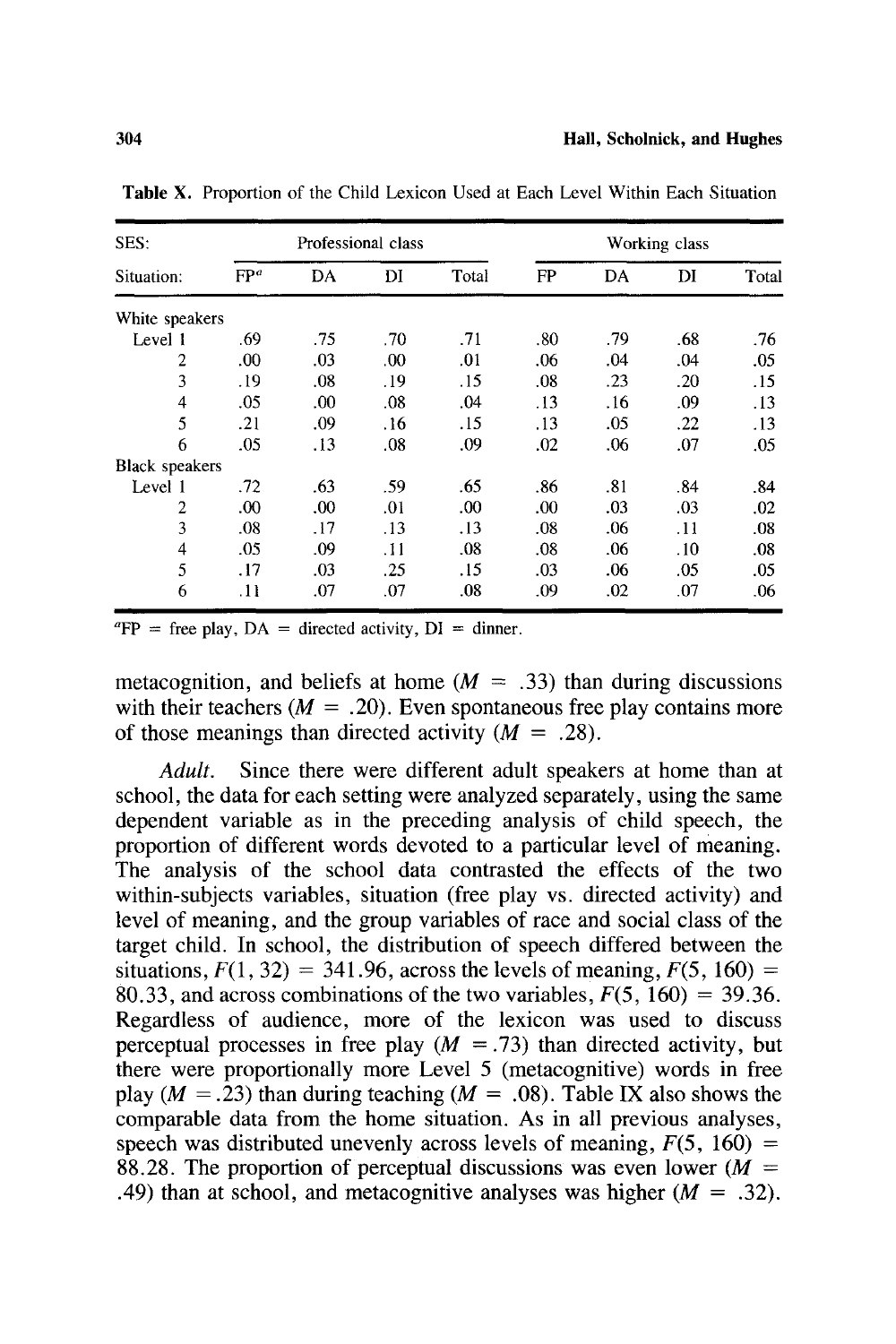*Correlations.* Our analysis was predicted on the assumption that Levels 4-6 express more advanced understanding of cognitive processes. In their protocols, 37% of the child lexicon expresses one of those three levels of meaning while adults use 57% of their vocabulary at those levels. Some adults devote more of their cognitive vocabulary to discussing those levels of meaning. Children who hear such adults also use more of their available cognitive vocabulary to express those three levels of meaning,  $r(34) = .62$ ,  $p < .05$ .

### **DISCUSSION**

Hall and Nagy (1986) subdivided uses of internal state language into semantic uses, in which the word directly refers to current internal processes, and pragmatic uses, in which the word is only indirectly related to internal experience. Contrast the meaning of *know* in "Jack *knows* the answer,'' where the verb refers to a cognitive state, with ''You *know,* Jack could play shortstop," where the verb only calls attention to the propositional content of the sentence and not to the internal state. The current research refined this categorization and addressed three questions: ( 1) Are there developmental differences in levels of usage of cognitive internal state words? (2) Are there differences in levels of usage associated with the speaker's race and socioeconomic status? (3) Does the setting in which speakers operate affect levels of usage?

*Developmental Issues.* There were some expected developmental differences. It is not surprising that adults use CISWs more frequently and in a larger variety. Even though the conversations we recorded were ones in which adults were speaking to children and therefore may have tailored their speech to the children, adults devoted less of their discussion to perceptual meanings than children and more to metacognitive meanings. Proportionally, twice as much of the adult lexicon was recruited to express meanings at Levels 4-6 in those contexts (directed activity and dinner) that they structure and lead. Although most preschool children do use the range of cognitive levels, and important conclusion is that they do not use the deeper levels of cognitive word categories with abundance. However, this is just a preliminary finding. We have studied 4.5-year-olds in spontaneous speech in unstructured situations. We need a fuller examination of the age range to examine the origins and course of development. It is entirely possible that in situations that involve debates, arguments, and dramatic play, more of the higher-level speech might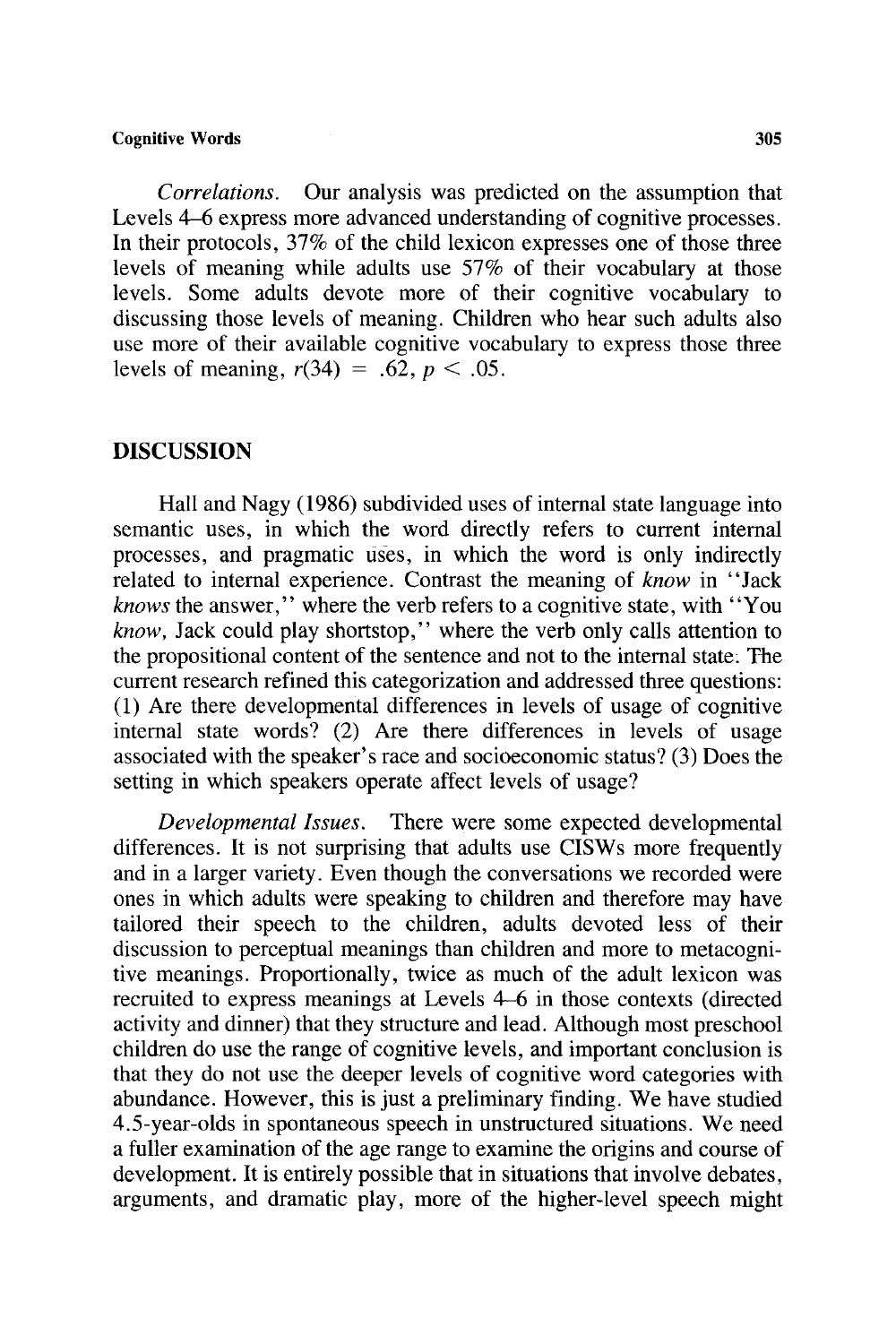arise. In addition, studies of comprehension may bring us closer to validating the stronger claims of our analysis, that the deeper levels of usage are more demanding conceptually (Hughes & Hall, 1987). This study is merely a preliminary investigation of the semantics of internal state words.

Another developmental finding of considerable interest was that there was a relationship between what the child heard and what the child produced. The diversity of what the child heard from adults was correlated with what the child produced. The variety of the child's lexicon at Levels 4-6 was correlated with the variety of the adult vocabulary at Levels 4-6 that the child heard. Unlike analyses of syntactic learning (e.g., Newport, Gleitman, & Gleitman, 1977), there did seem to be adult input to the child's learning of labels for cognitive states. This is not surprising because the child cannot invent a communicative vocabulary to refer to mental states, and the elusive private nature of mental states makes them hard to grasp. Language may be a decisive influence in shaping the child's theory of mind.

There are three ways that the relationship between adult and child language may have come about. First, the children may have imitated the adults they heard. Second, the children may simply have been constrained by the topics adults discussed so that when adults discussed their opinions, the children may have used words that signaled that they were offering opinions, too. These two explanations are consistent with relevant theory about the acquisition of meaning. There is considerable evidence that children's early language use is situation-specific. Children first learn language as limited routines with familiar others in familiar situations (Gearhart & Hall, 1982). So, children's early lexicon should be organized in terms of the familiar situations in which they and familiar persons use the words, and there should be considerable contextual constraint in word usage. This interpretation is compatible with Nelson's (1983) view that children initially represent words according to their roles and slots in episodes and only gradually construct a semantic system decontexted from personally experienced events. Similarly Litowitz ( 1977) suggests that children initially know words according to the particular situations and uses they have encountered and only gradually construct a system organized through taxonomic and modification relations. Since children as young as age 3 use cognitive words (Shatz et al., 1983), there is a third possible interpretation. At this point the child may be beginning to decontextualize. The child who hears a rich variety of words labeling cognitive states begins to realize that it is important to label those states and begins to make distinctions among them. One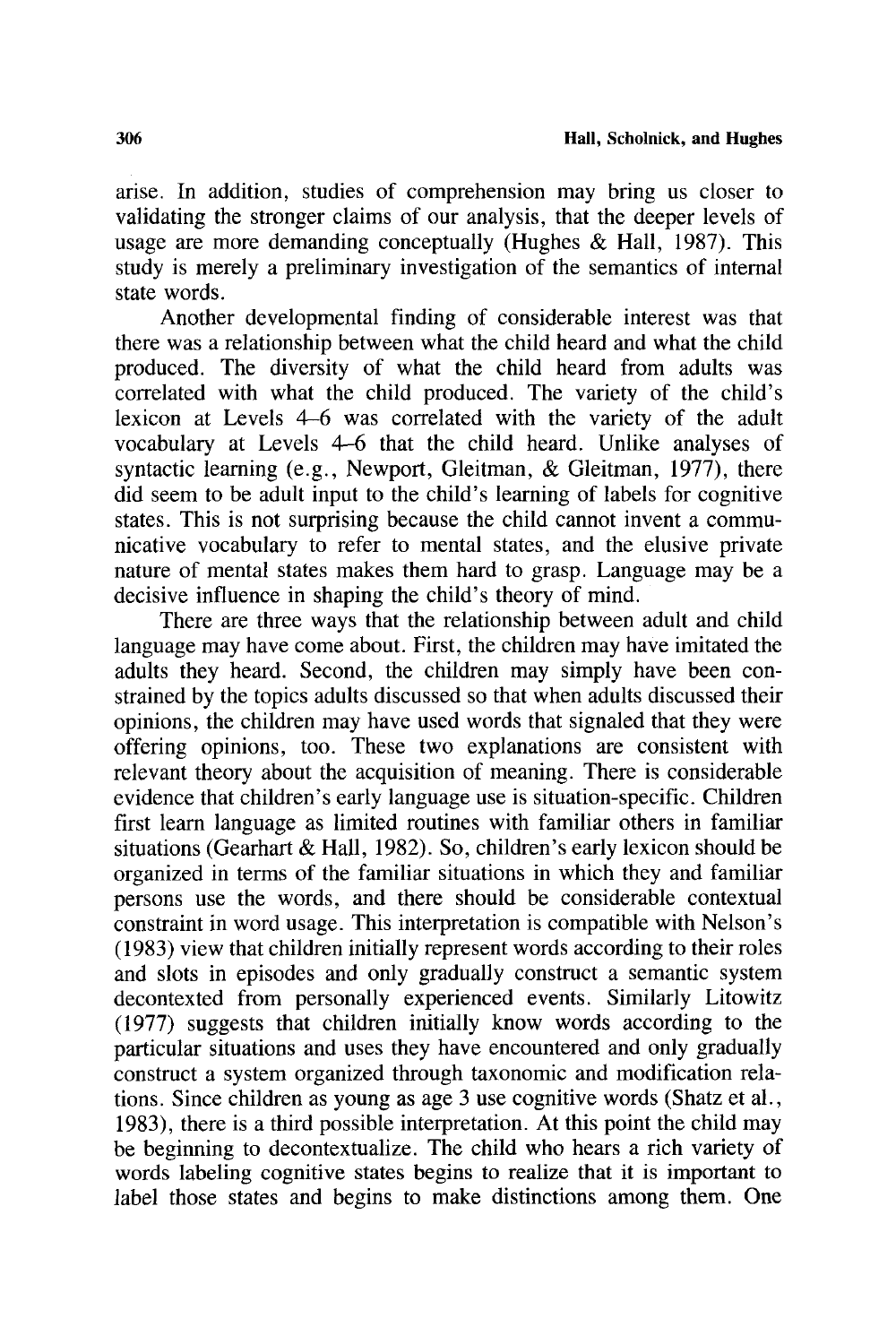parental style of teaching involves test questions that begin, ''Do you *remember* . . . ?" Some parents use many qualifiers to soften assertions such as "I *think,"* "I *suggest,"* etc. The child may become sensitized to that style of speech and the cognitive states to which it refers. A more refined analysis of the sequence in which specific cognitive words are produced might provide more detail about the conversational stimuli that evoke the usage of cognitive words. We suspect that the production of CISWs is not merely an attempt to imitate and to respond to parent topics. We have some evidence that the influence is broad. Children are producing cognitive words in situations where adult influence is minimal. For example, they devote more of their lexicon to metacognitive words in free play than during teaching sessions. In addition the variety of words they produce at dinner and in free play is related to the overall variety of adult CISWs they hear, not just the variety of speech in that specific situation.

The child's exposure to a diversity of levels of word meaning within a domain might have consequences for cognitive and linguistic development. When the child hears the same word used at different levels of meaning, it enriches the meaning of the word and frees the word from one situational or meaning context. Moreover, children who possess this kind of knowledge are likely to understand that multiple levels of meaning exist in other domains. Once the levels of meaning are differentiated, the child may seek to relate these meanings to one another. In the domain of cognitive words, the search for the relation among meaning levels may alert the child to the way knowledge is organized. Awareness of knowledge organization is important for problem solving and for strategic deployment of memory processing.

*Group Differences.* The preceding discussion implies that there should be speaker differences in overall usage of cognitive words and also in the variety of words employed. In our data these differences are complicated. Only one group, the black working class, produced fewer and less varied words, and in only one situation, at home during dinner. Only the black working-class children produced fewer CIWSs at home than at school, and they were the only group in which adults at home did not produce more cognitive words than those at school. Our very small sample of children precludes any definitive interpretation of these data. Perhaps these differences reflect what these particular families discuss at dinner and how much they allow the child to act as a conversational partner. However, these findings are in harmony with previous research on group differences (cf. Hall & Tirre, 1979; Hall et al., 1981, 1984) and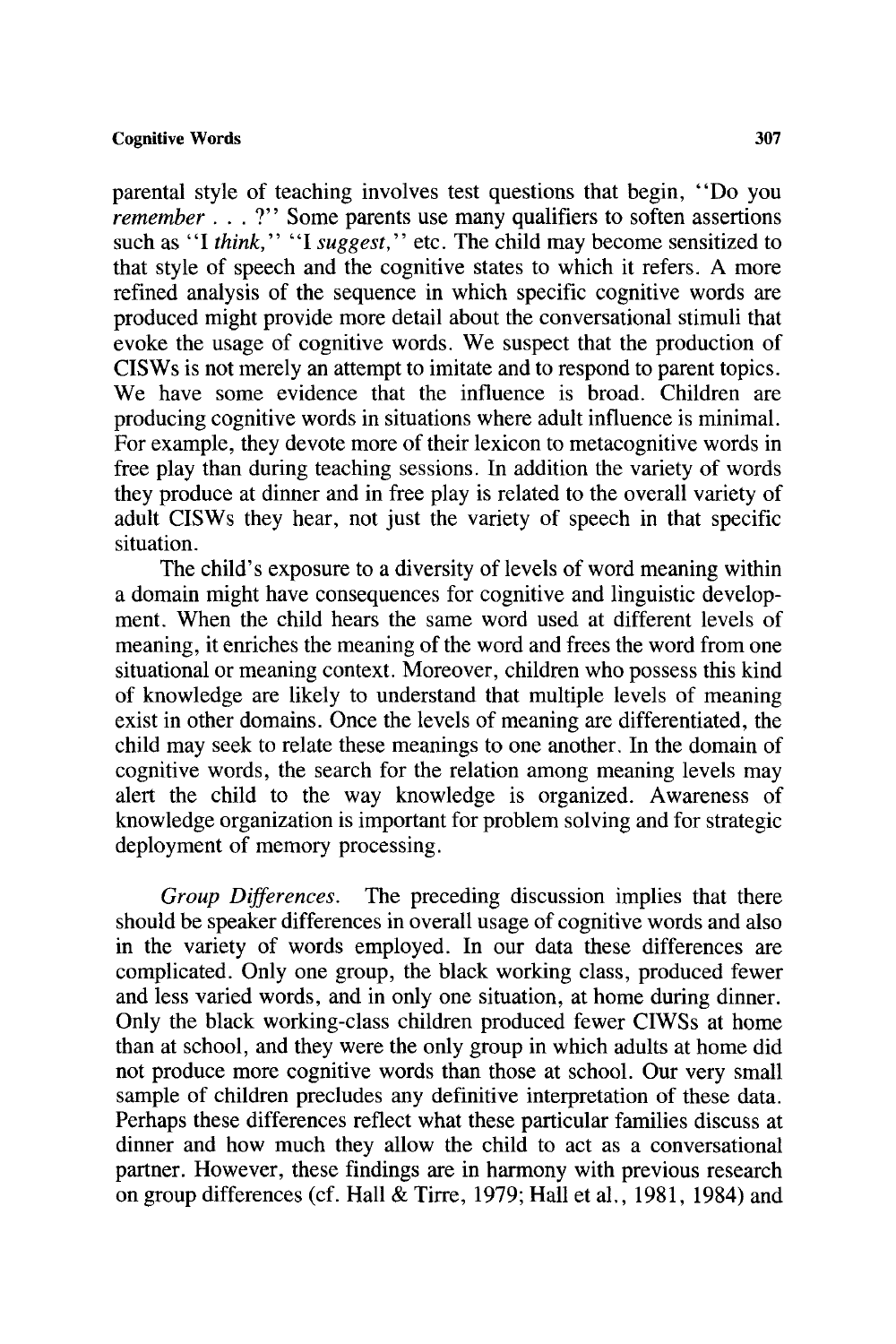extend them. Moreover, they validate Jordan's (1978) claim that the degree of environmental stimulation and encouragement of linguistic and cognitive development is more critical than group membership.

*Context.* There were also striking situational effects. Children's conversations with one another provide fewer and less varied CISWs than conversations with their parents. We had thought about subtitling this paper "Food for Thought" because of the high frequency of cognitive language produced at the dinner table. About a third of the child's CISW lexicon and over half of the adult lexicon is devoted to the higher levels of meaning in this setting. Perhaps this is not surprising since this is the setting in which the family recounts the happenings of the day to each other, evaluates it, and puts it into perspective. That reflective analysis may provide both the experience and labels for internal states. In contrast, in free play, which is child-dominated and devoted to action, not reflection, about a quarter of the adult and child reportoire is devoted to higher-level meanings and there is very little cognitive state language, except to coordinate the acts of pretending. Children in teaching settings show the least variety in usage of cognitive words, while teachers enrich their cognitive state language to include more higher levels of meaning. Teachers call upon children to perform cognitive activities, particularly recall, but they do not seem to elicit from children the labeling of deeper-level meanings that designate understanding or the act of processing.

### **CONCLUSION**

We have investigated a refined categorization of cognitive words and described situational and population differences in usage of different levels of meaning. To be sure, there have been other investigations of children's understanding and use of internal state words (e.g., Johnson & Maratsos, 1977; Wellman & Johnson, 1979; 1982, Shatz et al., 1983). By and large, this research has dealt with the child's ability to distinguish among words like *know, guess,* and *think.* The assumption underlying this research is that such words have a single meaning. There have been few examinations of the context of speech, and therefore of the situational and speaker characteristics that might affect production. We have assumed, and our data support it, that internal state words are used to represent a continuum of internal processing. A word may be used at several levels of meaning. Use of those words varies across different situations. The tests of these assumptions are the core of the research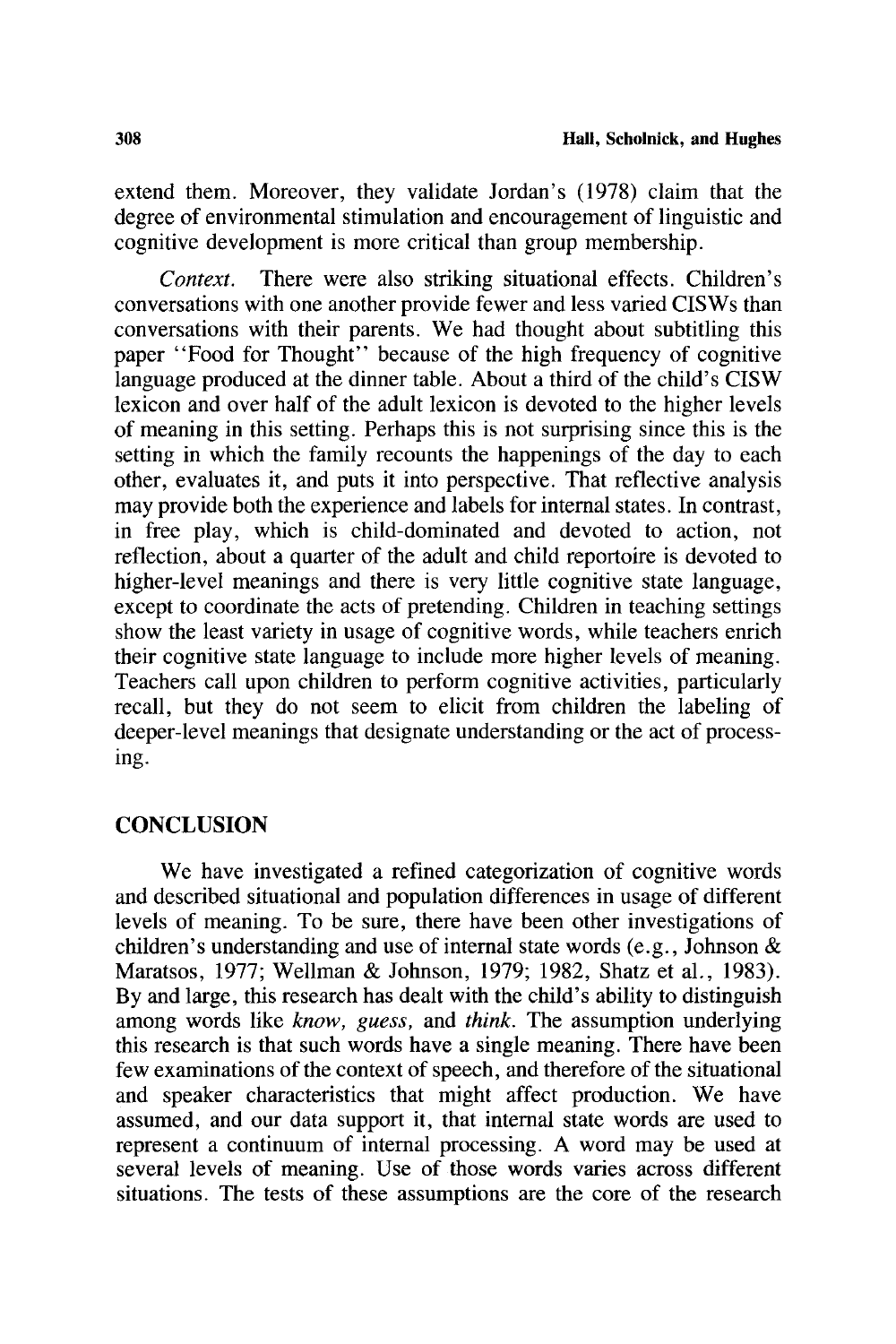reported in this paper and represent a new beginning for this area of inquiry.

### **REFERENCES**

- Bennett, D., & Woll, S. (1980). Some psychological influences on the linguistic performance of black teenagers. *Discourse Processes, 3,* 73-97.
- Brewer, W. F., & Lichtenstein, E. L. (1982). *Stories are to entertain: A structural-affect theory of stories* (Technical Report No. 265). Urbana: University of Illinois, Center for the Study of Reading.
- Cazden, C. (1970). The situation: A neglected source of social class differences in language use. *Journal of Social Issues, 26,* 35-60.
- Cole, M., Dore, J., Hall, W. S., & Dawley, G. (1978). Situational variability in the speech of preschool children. In M. Ebihart & **R.** Gianutsos (Eds.), *Papers in anthropology and linguistics, New York Academy of Sciences, 318,* 65-105.
- Deutsch, **M.** (1965). The role of social class in language development and cognition. *American Journal of Orthopsychiatry, 35,* 78-88.
- Flavell, J. **H.** (1978). *Cognitive monitoring.* Paper presented at the Conference on Children's Oral Communication Skills, University of Wisconsin.
- Flavell, J. H. (1979). Metacognition and cognitive monitoring. A new area of cognitive developmental inquiry. *American Psychologist*, 34, 906-911.
- Gearhart, M., & Hall, W. S. (1982). Internal state words: Cultural and situational variation in vocabulary usage. In K. Borman (Ed.), *The social life of children in a changing society*  (pp. 219-252). Hillsdale, New Jersey: Erlbaum.
- Hall, W. S., & Nagy, E. (1986). Theoretical issues in the investigation of words of internal report. In I..Gopnik & M. Gopnik (Eds.), *Studies in cognitive sciences* (pp. 26--65). Norwood, New Jersey: Ablex.
- Hall, W. S., Nagy, W. E., & Linn, R. (1984). *Spoken words.* Hillsdale, New Jersey: Erlbaum.
- Hall, W. S., Nagy, W. E., & Nottenburg, G. (1981). *Situational variation in the use of internal state words* (Technical Report No. 212). Urbana: University of Illinois, Center for the Study of Reading.
- Hall, W. S., & Tirre, W. C. (1979). *The communicative environment of young children: Social class, ethnic and situational differences* (Technical Report No. 125). Urbana: University of Illinois, Center for the Study of Reading.
- Hughes, A. T., & Hall, W. S. (1987, April). *A hierarchical model of the acquisition of word meanings.* Paper presented at the meeting of the Society for Research in Child Development, Baltimore.
- Johnson, C. N., & Maratsos, M. P. (1977). Early comprehension of mental verbs: Think and know. *Child Development, 48,* 1743-1747.
- Johnson, C. N., & Wellman, **H. M.** (1980). Children's developing understanding of mental verbs: Remember, know and guess. *Child Development, 51,* 1095-1102.
- Jones, L., & Wepman, J. M. (1966). *A spoken word count.* Chicago: Language Research Associates.
- Jordan, T. E. (1978). Influences on vocabulary attainment: A five-year prospect study. *Child Development, 49,* 1099-1106.
- Litowitz, B. (1977). Learning to make definitions. *Journal of Child Language, 4,* 289-304.
- MacNamara, J., Baker, E., & Olson, C. (1976). Four-year-olds' understanding of pretend, forget and know: Evidence for propositional operations. *Child Development, 47,* 62-70.